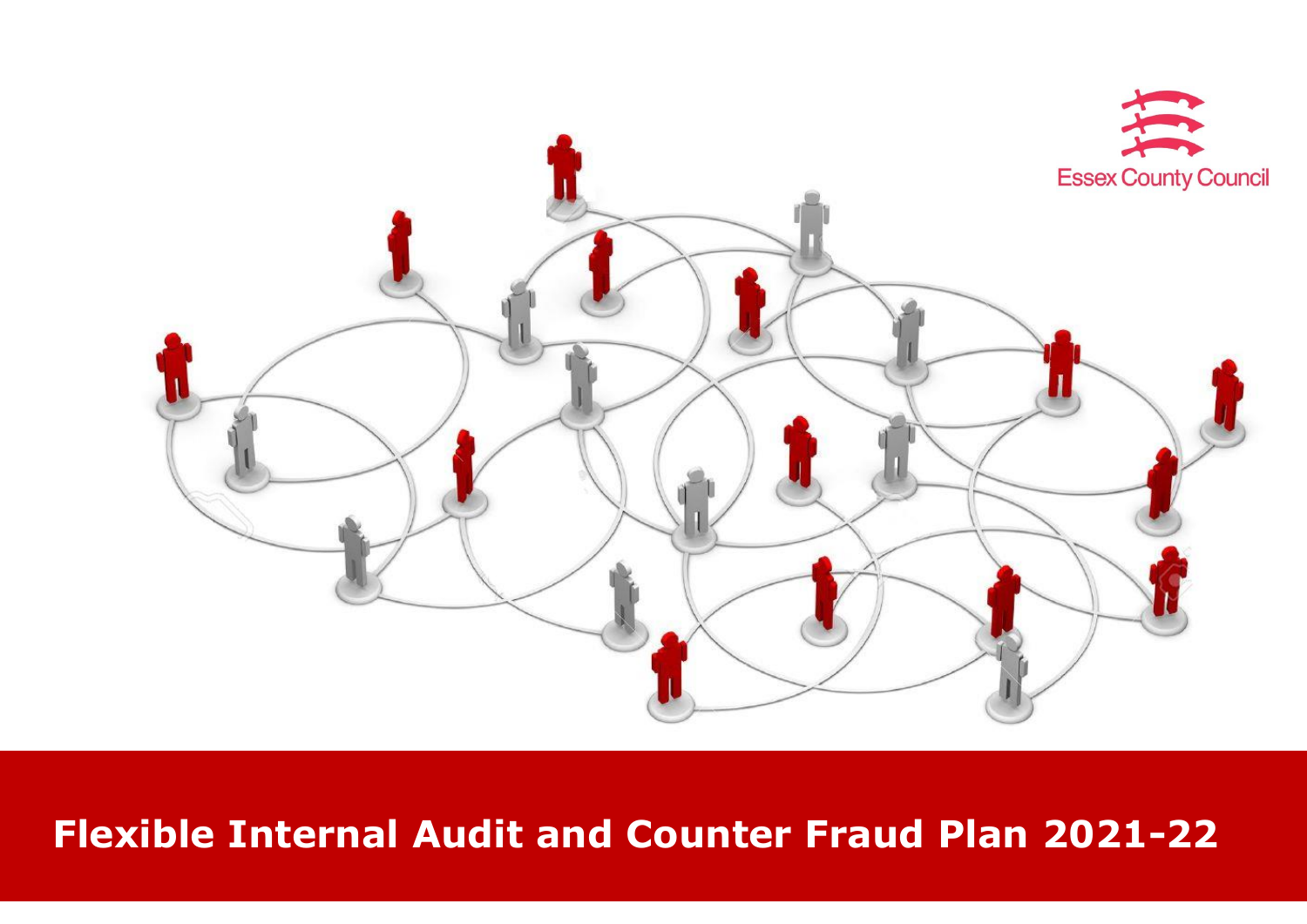#### **INTRODUCTION**

#### **Background**

The Council is responsible for establishing and maintaining appropriate **risk management** processes, **internal control** systems, accounting records and **governance** arrangements.

The Council is also required under the **Accounts and Audit Regulations 2015** to maintain an adequate and effective system of internal audit, and this responsibility has been delegated to the Executive Director for Finance and Technology (S151 Officer).

The **purpose** of the Internal Audit and Counter Fraud Service is to provide **independent, objective assurance** and consulting services to the Council (via the Audit Governance and Standards Committee, Chief Executive, S151 Officer, Corporate Leadership Team and External Audit), relating to these arrangements, which are designed to add value, improve the Council's operations and be proportionate to risk.

In addition, the Counter Fraud Service, as outlined in the Council's **Counter Fraud and Anti Bribery Strategy**, seeks to prevent, detect and deter fraud, corruption, bribery or other irregularity in order to protect the public purse.

Internal Audit work is carried out in accordance with the professional requirements as set out in the **Public Sector Internal Audit Standards** (PSIAS).

#### **Purpose of the Internal Audit and Counter Fraud Plan**

The **Organisational Strategy** sets out ECC's strategic direction and priorities for the four year period 2017 to 2021 and is due to be revised during 2021. It describes what the Council will do to deliver the Vision for the people of Essex. The **Organisation Plan** provides an

expression of our priorities and activities over the next twelve months. The **Internal Audit and Counter Fraud Plan** considers the Council's **strategic and operational risks** in relation to delivering the Strategy and organisation / operational plans and details our priorities and activities over the next financial year.

The Plan, combined with other sources of assurance, is designed to provide sufficient coverage to enable the Head of Assurance (as **Chief Audit Executive)** to provide the Audit, Governance and Standards Committee with an independent, objective, and evidence based **annual opinion** on the overall adequacy and effectiveness of the Council's framework of governance, risk management and internal control. The planned coverage will also inform the Council's **Annual Governance Statement** and provide evidence on the effectiveness of arrangements.

#### **2021 / 2022 Context – Flexible Plan**

The impact of the Covid-19 pandemic on ECC services cannot be understated. As a result, delivery of the 20/21 Internal Audit plan was difficult. The original plan (March 2020) underwent several significant changes. To recognise that this is also foreseeable for the 21/22 plan it is presented as a 'flexible plan'. It includes a full programme of audits and any change will still need to be approved by the Committee. Audits have been prioritised to reflect the value of the assurance they give. We will ensure that high priority audits take place unless there is a very good reason. This approach allows for flexibility to allow for audits to be deferred or cancelled should this be necessary as a result of disruption to services or pressures on senior leaders as a result of covid related activity.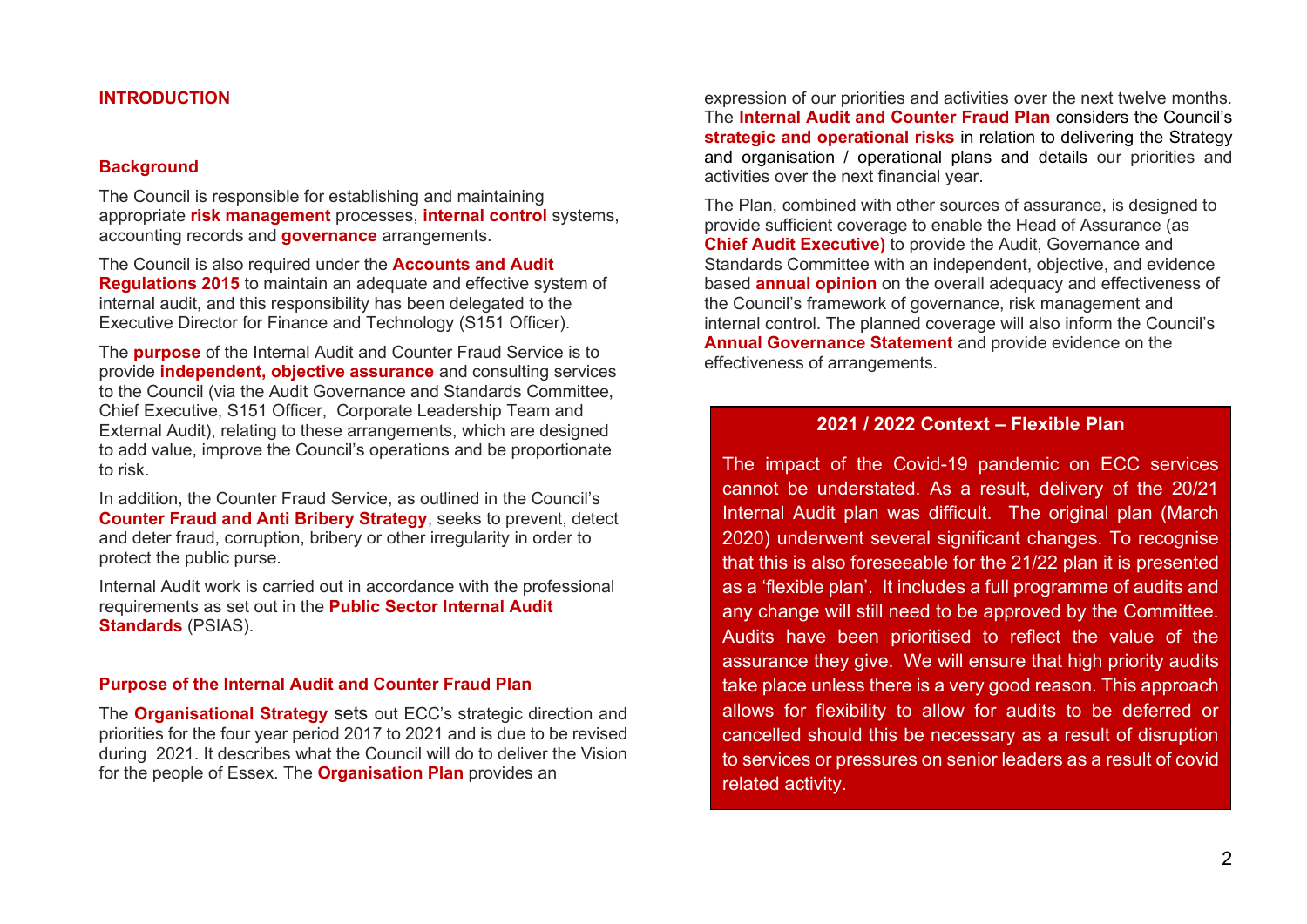## **Internal Audit and Counter Fraud Plan for 2021-22**

**In devising the risk-based Plan and to ensure it is appropriately focussed, we have considered the following:** 

Use of our own cumulative knowledge and expertise of services and areas of control weakness/ fraud risk, including prior years' activity.

### **Risk Registers**

Review and consideration of the strategic, project and operational risk registers.

### **Key Corporate Documents**

Key corporate documents including the Organisational Strategy for 2017 to 2021, operational business plans (where available), budgets, savings targets and medium-term planning, programmes and projects and future known commercial activity.

#### **Other Sources of Assurance**

Use of other assurance sources such as third-party inspections.

### **External / Horizon Scanning**

The Chartered Institute of Public Finance and Accountancy (CIPFA) and Institute of Internal Auditors (IIA) direction. Liaison with other local authorities on emerging themes through professional forums (e.g. Home Counties Audit Group / Local Authority Chief Auditors Network / South East County Council Fraud Hub). Review of Mazars LLP Horizon Scanning document on challenges and opportunities facing the Public Sector in 2021/22.

Consideration of future planned national and international legislative changes including the impact of the Covid-19 pandemic on the local and national economy and ways of working.

### **Organisational Change**

Consideration of the Council's organisational change programme and activity including mass remote/home working, launching the new four year Strategy in 2021, the planned implementation of My Oracle in 2021 and the County Council elections scheduled for May 2021.

#### **Stakeholder Consultation**

Engagement with key stakeholders including the Chief Executive (Head of Paid Service), S151 Officer, Monitoring Officer, Executive Directors, Senior Information Risk Officer (SIRO), Chair of the Audit, Governance and Standards Committee and External Audit.

#### **Delivery and Resourcing**

Consideration has been given to the financial and staffing budgets available to deliver the Plan. This includes the in-house team and where necessary, an externally commissioned provider (e.g. for IT audits). Delivery and resourcing are based on current capacity and assuming resourcing remains stable; however these may be impacted by the uncertainties of the Covid-19 pandemic. If this should occur, we will prioritise audits of strategic importance and essential to the Head of IA's Annual Opinion, whilst ensuring we audit the breadth of the organisation. Any material changes to the Plan will be communicated to the S151 Officer and will require the agreement of the AGS Committee.

Resources are currently allocated as follows: 70% allocated, 20% Unallocated/TBC, 10% Contingency.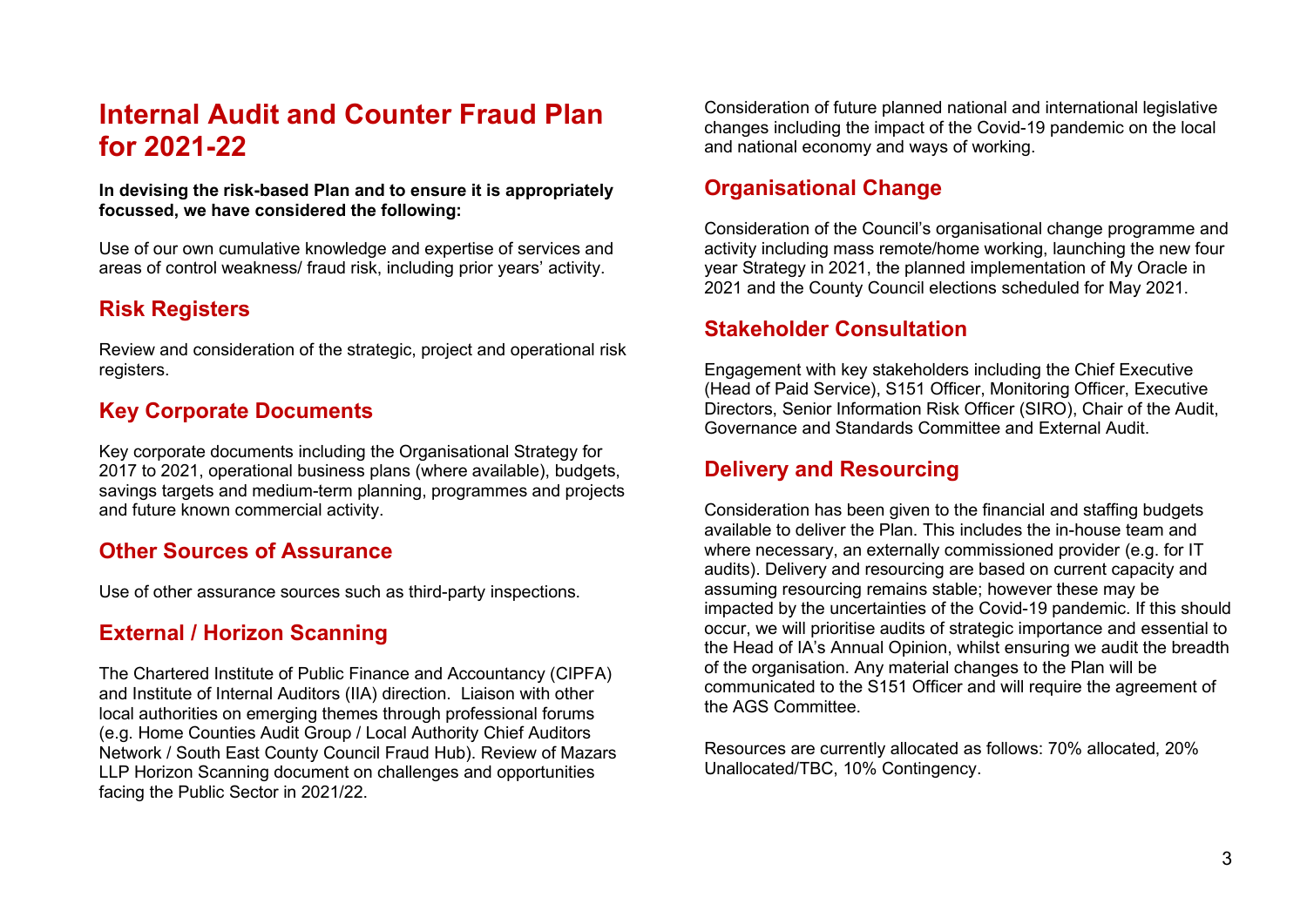## **Summary Internal Audit and Counter Fraud Plan - by Function**

| <b>Finance and Technology</b>                                                                                                                                                                                                                                                                                                                                                                                                                                                                                                                                                                                                                                                                         | <b>Corporate and Customer</b>                                                                                                                                                                                                                                                                                                   | <b>Children, Families and Education</b>                                                                                                                                                                                                                                                                                                                                | Organisation Development and People                                                                                                                                                                                                                                                | Place and Public Health                                                                                                                                                                                                                                                                                                                                                       | <b>Adult Social Care</b>                                                                                                                                                                                                                                                                                                                                                                                    |
|-------------------------------------------------------------------------------------------------------------------------------------------------------------------------------------------------------------------------------------------------------------------------------------------------------------------------------------------------------------------------------------------------------------------------------------------------------------------------------------------------------------------------------------------------------------------------------------------------------------------------------------------------------------------------------------------------------|---------------------------------------------------------------------------------------------------------------------------------------------------------------------------------------------------------------------------------------------------------------------------------------------------------------------------------|------------------------------------------------------------------------------------------------------------------------------------------------------------------------------------------------------------------------------------------------------------------------------------------------------------------------------------------------------------------------|------------------------------------------------------------------------------------------------------------------------------------------------------------------------------------------------------------------------------------------------------------------------------------|-------------------------------------------------------------------------------------------------------------------------------------------------------------------------------------------------------------------------------------------------------------------------------------------------------------------------------------------------------------------------------|-------------------------------------------------------------------------------------------------------------------------------------------------------------------------------------------------------------------------------------------------------------------------------------------------------------------------------------------------------------------------------------------------------------|
| • Cyber Security<br>• IT Service Management<br>• IT Asset Management<br>• Social Care Platform<br>Programme<br>• The Corporate System<br>Programme<br>· Budgetary Control and<br><b>Medium Term Financial</b><br>Planning<br>· SELEP<br>• SELEP Growth HUb<br>. Broadband Delivery UK<br>• Essex Pension Fund - Admin<br>and Investments<br>• Access Support Unit<br>• Contract Management<br>• Procurement<br>• Key Financial Systems<br>. Debt Monitoring and<br>Enforcement (ASC)<br>• Test and Trace<br>. VAT input and output<br>• Essex Construction<br>Framework 2 mobilisation<br>. Housing Infrastructure Fund<br>(HIF)<br>• Modern Day Slavery<br>• Treasury Management<br>• Emerging Risks | •Risk Management<br>• Health and Safety<br>•Business Continuity<br>• Libraries Stock Control -<br>follow up<br>•Information Governance<br>•Supporting AGS<br>Committee effectiveness<br>•Corporate Reporting<br>/Performance<br>Management<br>Framework<br>• Emerging Risks including<br>the new Libraries<br>management system | •Troubled Families<br>• Schools - Establishment<br>Reviews<br>• Schools Thematic<br>Review - Procurement<br>• Schools Financial Value<br>Standard (SFVS)<br>• School Centred Initial<br>Teacher Training (SCITT)<br>Grant<br>• Early Years Strategy and<br>Funding<br>• Social Care Platform<br>Programme<br>• Essex Social Care<br>Academy (ESCA)<br>• Emerging Risks | • Recruitment -<br><b>Permanent Staff</b><br>•Temporary Workers and<br>Interims<br>• Use of Consultants<br>• Wellbeing Audit<br>• Key Financial Systems<br>•The Corporate System<br>Programme<br>• Emerging Risks including<br>delivery of the New<br>Ways of Working<br>Programme | •Essex Housing<br>•Capital Programme<br>• Economic Growth<br>Investment Fund<br>• Grant Certifications<br>including Test and Trace<br>and Covid-19 Bus<br>Services Support Grant<br>• Highways<br>Transformation<br>• Housing Infrastucture<br>Fund<br>•Integrated Waste<br>Handling<br>•Community Volunteers<br>• Energy Invoice Processes<br>- follow up<br>•Emerging risks | • Better Care Fund<br>• Social Care Platform<br>Programme<br>• Debt Monitoring and<br>Enforcement<br>• Essex Social Care Academy<br>(ESCA)<br>• Liberty Protection<br>Safeguards<br>• Care Technology<br>• Emerging Risks including<br>Day Opportunities<br>Framework, Transforming<br>Mental Health, Integrated<br>Care Systems, Direct<br>Payments Redesign, Carers,<br>Manageement Information<br>& KPIs |

Pro-active preventative, detective fraud work and investigations

Head of Assurance Annual Opinion on the Council's internal control, governance and risk management arrangements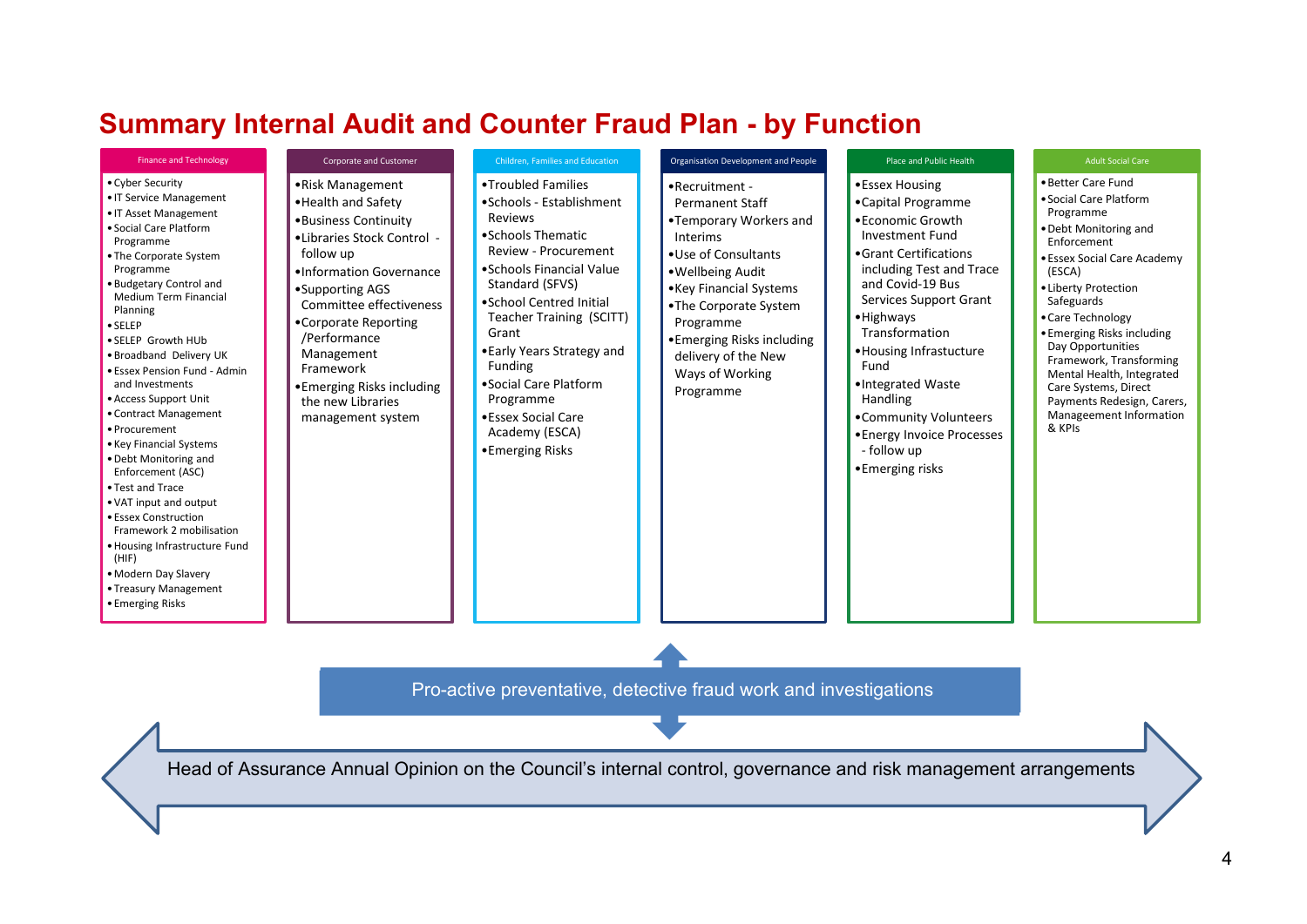## **Flexible Internal Audit and Counter Fraud Plan 2021/22**

This plan includes a full programme of audit activity for 2021-22 but it is recognised that it may need to change as a result of the impact of covid-19, for example because:

- A service cannot be audited because it is operating in a disrupted way as a result of the pandemic and there is little assurance value in auditing the disrupted service.
- Leaders of a service are responding to immediate pressing needs of the pandemic and as a result are unable to devote the management time to supporting the audit.

### **KEY:**

Audits have been given a priority rating in order to provide transparency should changes or cancellations be recommended be made to the plan later in the year due to a Covid-19 resurgence or a delay to ECC services resuming Business as Usual activities.

| <b>Priority</b> | <b>Explanation</b>                                                                                                                                                                                                                                                                                                                                                                                                                                                          |
|-----------------|-----------------------------------------------------------------------------------------------------------------------------------------------------------------------------------------------------------------------------------------------------------------------------------------------------------------------------------------------------------------------------------------------------------------------------------------------------------------------------|
| <b>HIGH</b>     | Vital to inform the Chief Audit Executive's (CAE) Annual Opinion. Of significant strategic/corporate importance and material in<br>value. May have strategic risks associated with the auditable area, a 'No Assurance' opinion from a previous year or required to<br>meet statutory regulations such as the terms and conditions of a grant claim to be able to receive associated grant funding.<br>Extremely unlikely that these audits would be cancelled or deferred. |
| <b>MEDIUM</b>   | Of strategic importance and material in value but not essential for the CAE Annual Opinion. May have associated strategic or<br>functional level risks or have received a 'Limited Assurance' opinion from a previous year. These audits could possibly be<br>cancelled or deferred but this would be avoided where possible.                                                                                                                                               |
| <b>FLEXIBLE</b> | Of sufficient significance to be included in the risk based IA and CF Plan but not essential for the CAE Annual Opinion. Could<br>be deferred or cancelled with minimal impact on CAE opinion.                                                                                                                                                                                                                                                                              |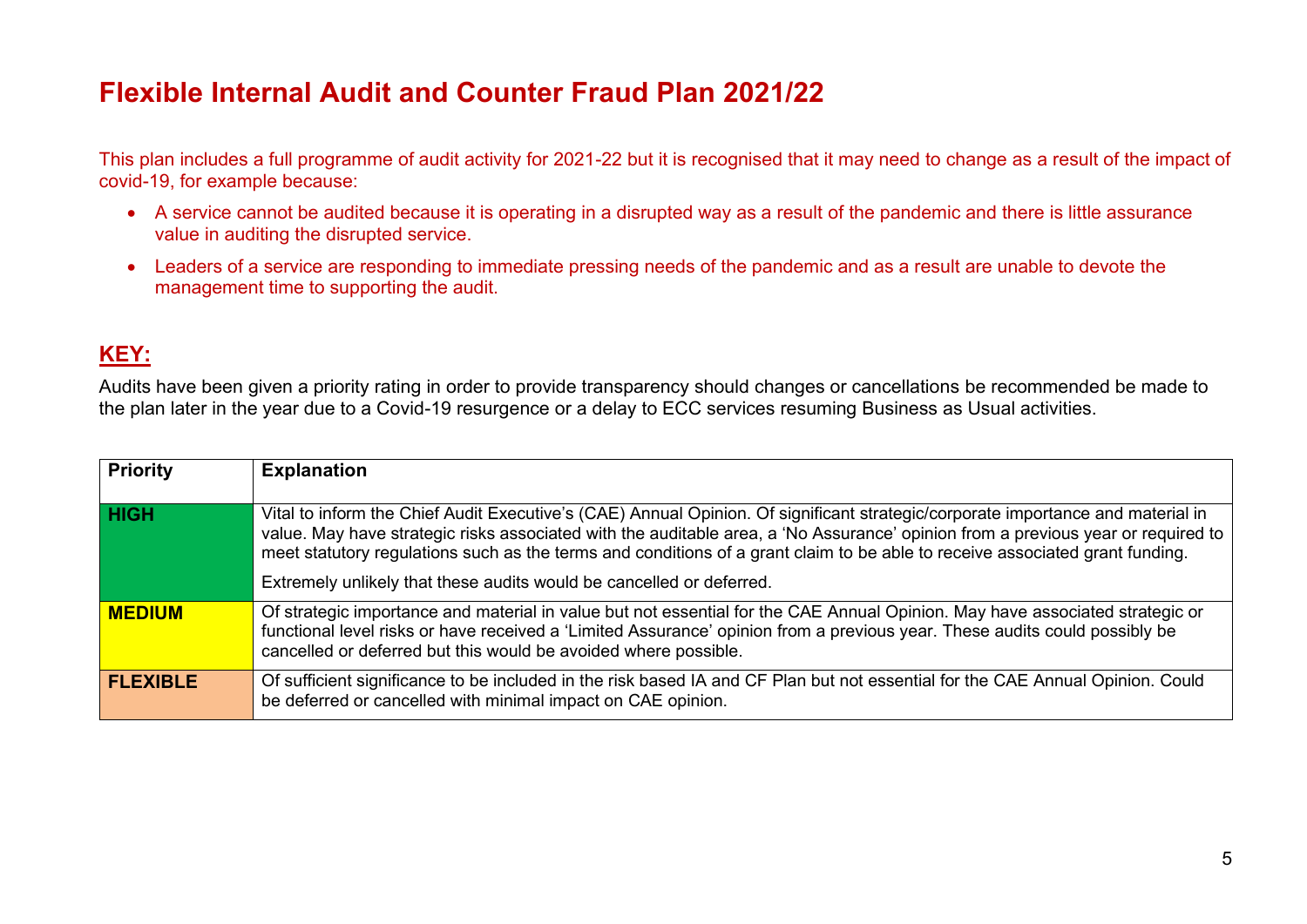## **Internal Audit and Counter Fraud Plan 2021/22**

| <b>Reference</b>              | <b>Audit Title</b>                                                                 | <b>Risk Justification</b>                                                                                                                                                                                                                                                                                           | <b>Proposed Objective / Coverage</b>                                                                                                                                                                                                                                                                                                                                                                                                                            | <b>Priority</b> |
|-------------------------------|------------------------------------------------------------------------------------|---------------------------------------------------------------------------------------------------------------------------------------------------------------------------------------------------------------------------------------------------------------------------------------------------------------------|-----------------------------------------------------------------------------------------------------------------------------------------------------------------------------------------------------------------------------------------------------------------------------------------------------------------------------------------------------------------------------------------------------------------------------------------------------------------|-----------------|
| <b>Finance and Technology</b> |                                                                                    |                                                                                                                                                                                                                                                                                                                     |                                                                                                                                                                                                                                                                                                                                                                                                                                                                 |                 |
| FT <sub>1</sub>               | VAT (input and<br>output)                                                          | ECC may not correctly identify<br>and code VAT where<br>applicable resulting in VAT<br>claims to HMRC being incorrect<br>which could cause financial<br>loss and reputational damage.                                                                                                                               | To follow up on issues raised in the VAT Output audit of<br>2020. To look at both input and output VAT to ensure that<br>ECC are accounting for VAT correctly.                                                                                                                                                                                                                                                                                                  | <b>HIGH</b>     |
| FT2 and<br>FT <sub>3</sub>    | <b>Essex Pension</b><br>$Fund -$<br>administration and<br>funding &<br>investments | The pension fund is around<br>£8.2 billion (as at 5 January<br>2021) and ECC as the<br><b>Administering Authority is</b><br>responsible for the effective<br>running of the fund to meet<br>statutory requirements, ensure<br>required payments are made<br>and there is sufficient funding<br>to meet liabilities. | To assess whether the Essex Pension Fund has effective<br>governance in line with statute to ensure that investment and<br>funding activity is lawful, effective and regularly reported.<br>To assess whether the Essex Pension Fund efficiently and<br>effectively manages on-going administrative events to ensure<br>pension records are accurate and up to date and pensions<br>payments are accurate and valid.                                            | <b>HIGH</b>     |
| FT4                           | <b>Access Support</b><br>Unit                                                      | The ASU provide to the<br><b>ACCESS Pool professional</b><br>support and leads the pool's<br>programme of work on a day to<br>day basis.<br>The Pool manages funds on<br>behalf of its members to the<br>value of c£50bn.                                                                                           | ECC hosts the ACCESS Support Unit (ASU) which provides<br>the day-to-day support for running the ACCESS Pool and has<br>responsibility for programme management, governance,<br>contract management, administration and technical support<br>services to the eleven administering authorities constituting<br>the ACCESS LGPS Pool.<br>To assess whether the ASU is effectively fulfilling its<br>responsibilities under the Inter Authority Agreement with the | <b>HIGH</b>     |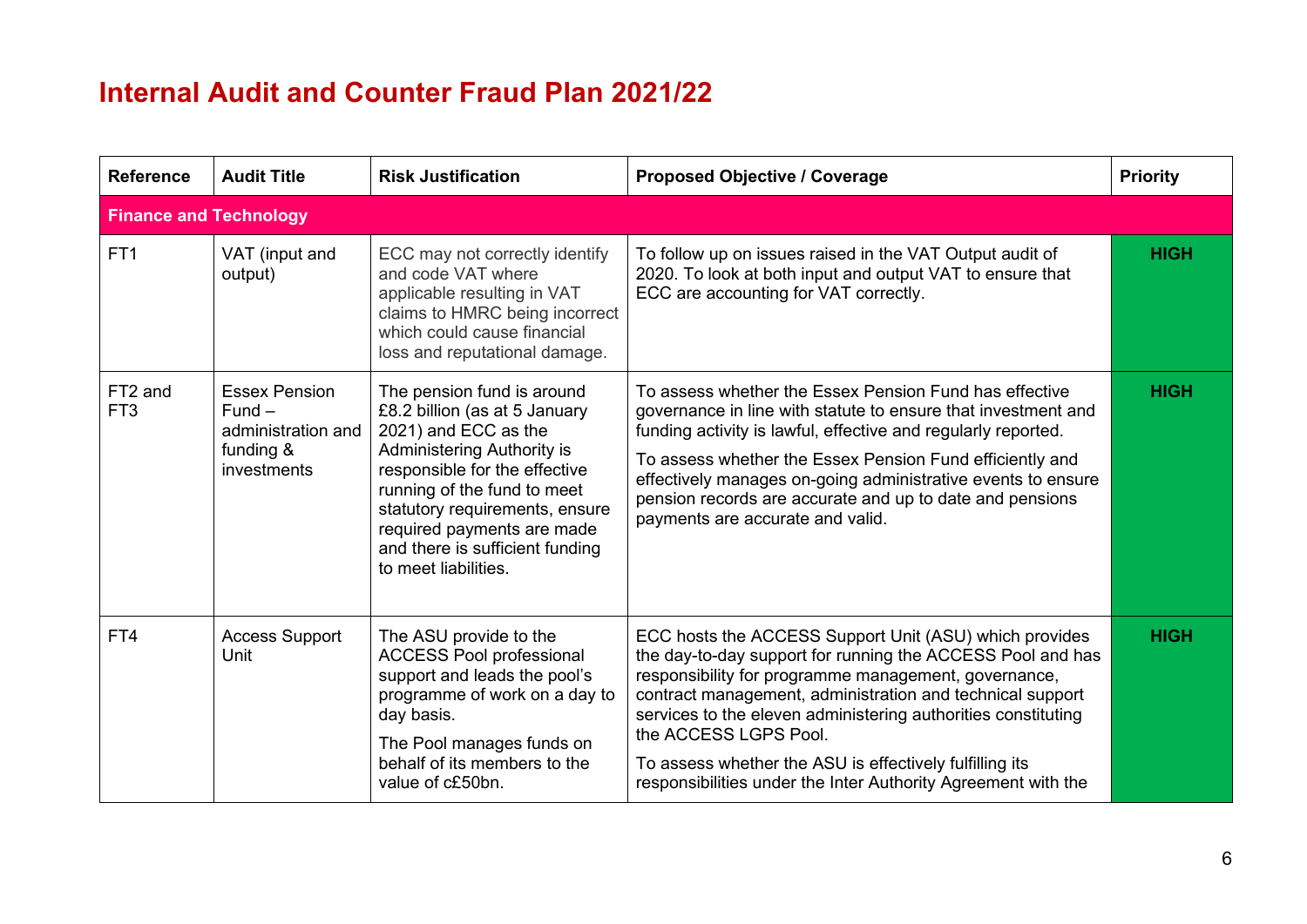| <b>Reference</b> | <b>Audit Title</b>                                                             | <b>Risk Justification</b>                                                                                                                                                                                                                                                                                                                                       | <b>Proposed Objective / Coverage</b>                                                                                                                                                                                                                                                                                                                                                                          | <b>Priority</b> |
|------------------|--------------------------------------------------------------------------------|-----------------------------------------------------------------------------------------------------------------------------------------------------------------------------------------------------------------------------------------------------------------------------------------------------------------------------------------------------------------|---------------------------------------------------------------------------------------------------------------------------------------------------------------------------------------------------------------------------------------------------------------------------------------------------------------------------------------------------------------------------------------------------------------|-----------------|
|                  |                                                                                | Given the materiality of sums<br>involved and the Council's<br>obligations to other Pool<br>members, it is therefore<br>important to be assured over<br>the strength of the ASU's<br>control environment.                                                                                                                                                       | Access Pool. It has been agreed as part of the 2020/21<br>Internal Audit review that the 2021/22 review will seek input<br>from the administering authorities Internal Audit leads when<br>drawing up the terms of reference.                                                                                                                                                                                 |                 |
| FT <sub>5</sub>  | <b>Broadband</b><br>Delivery UK<br>(BDUK) Delivery<br>and Payment<br>Assurance | Failure to meet government<br>targets resulting in reputational<br>damage but also failure to<br>provide superfast broadband to<br>homes and businesses could<br>affect economic growth in<br>Essex and social isolation.<br>There is also the risk that a<br>supplier could claim for<br>broadband that has not been<br>delivered to the required<br>standard. | Quarterly assurance over the supplier's Milestone<br>Achievement Reports and Milestone Payment Claims for the<br>Government's (partially) funded scheme to expand coverage<br>of superfast broadband networks across the UK. Schemes<br>are also match funded from the local authorities and private<br>investment from suppliers.                                                                            | <b>FLEXIBLE</b> |
| FT <sub>6</sub>  | Treasury<br>Management                                                         | Imprudent borrowing and<br>investments could be<br>undertaken which undermine<br>the financial stability of the<br>organisation and could affect<br>service provision and<br>reputation. ECC may not<br>receive robust advice from our<br>third-party advisors or actively<br>ensure a good return on our<br>assets whilst balancing risk of<br>return.         | To provide assurance that the Prudential Code and Treasury<br>Management Code are being complied with.<br>This audit is ranked as flexible as it has received good<br>assurance consistently for a number of years. The 20/21<br>audit is currently in progress and early indications suggest<br>assurance will be good again. Should this be the case, a<br>further review in 2021/22 will not be essential. | <b>FLEXIBLE</b> |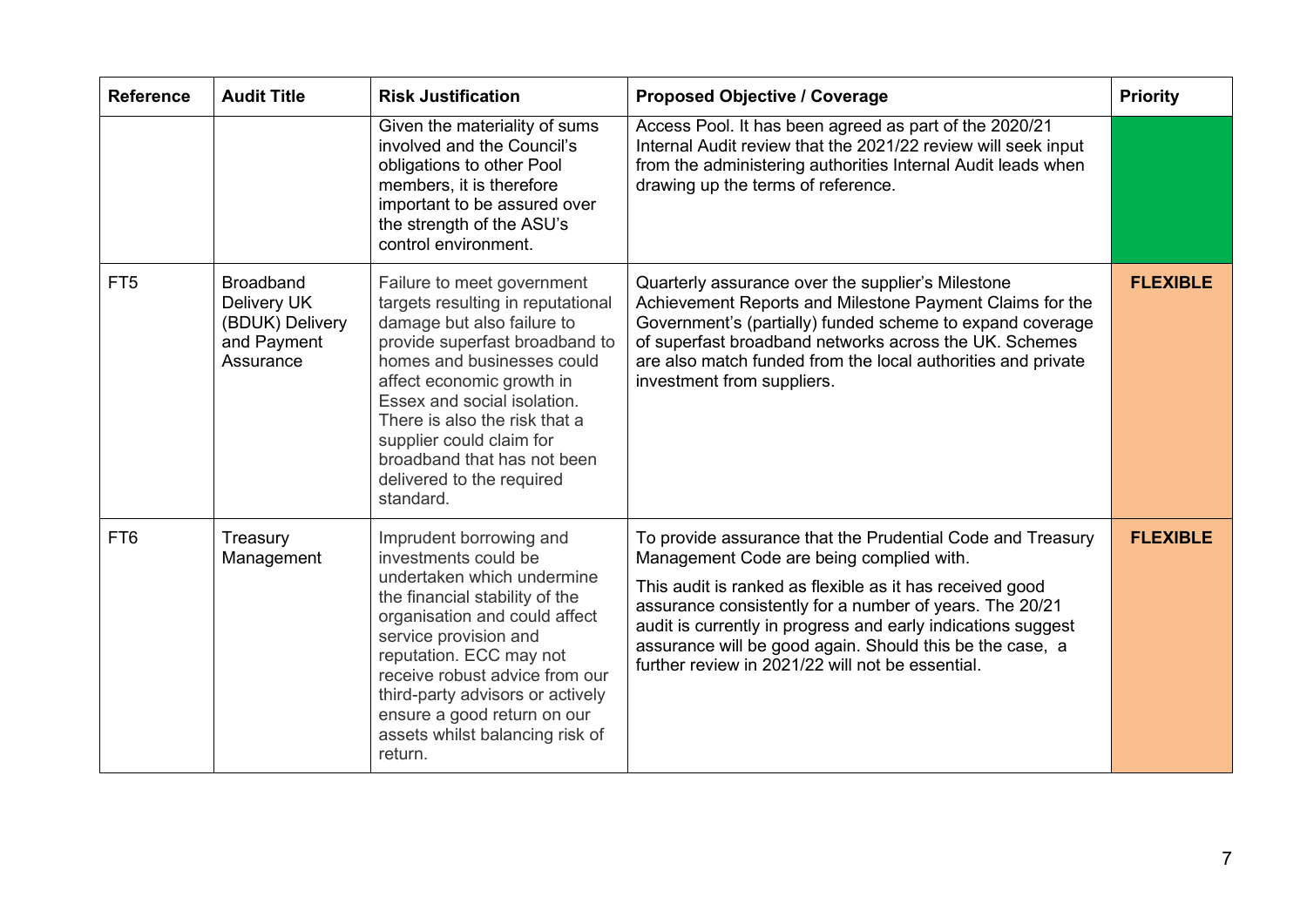| <b>Reference</b> | <b>Audit Title</b>                                                                     | <b>Risk Justification</b>                                                                                                                                                                                                                                                                                                                                                                                                                                       | <b>Proposed Objective / Coverage</b>                                                                                                                                                                                                                                                                                                                                                                                                                                                                                                                                                                                                                                                                                                                                               | <b>Priority</b> |
|------------------|----------------------------------------------------------------------------------------|-----------------------------------------------------------------------------------------------------------------------------------------------------------------------------------------------------------------------------------------------------------------------------------------------------------------------------------------------------------------------------------------------------------------------------------------------------------------|------------------------------------------------------------------------------------------------------------------------------------------------------------------------------------------------------------------------------------------------------------------------------------------------------------------------------------------------------------------------------------------------------------------------------------------------------------------------------------------------------------------------------------------------------------------------------------------------------------------------------------------------------------------------------------------------------------------------------------------------------------------------------------|-----------------|
| FT7              | <b>Budgetary Control</b><br>and Medium-Term<br><b>Financial Planning</b><br>& Strategy | Poor financial management<br>could result in the Council<br>being unable to achieve its<br>objectives. There is<br>considerable uncertainty<br>around the funding structures<br>for local government beyond<br>2021/22.<br>The Covid -19 pandemic has<br>resulted in exceptional and<br>sometimes unpredictable<br>patterns of spend and activity.<br>There is a risk that some<br>savings may not be delivered<br>and/or income levels may not<br>be achieved. | The Council plans to spend £2bn (revenue budget) in<br>2021/22 (including schools). After income, this equates to a<br>net expenditure budget of £1bn. £46m of savings are<br>assumed to balance the 2021/22 budget. The medium range<br>scenario for future years indicates a gap between the<br>Council's expected funding streams and the Council's<br>expenditure. After delivering 100% of all existing planned<br>savings, the gap is expected to be £25m in 2022/23 rising to<br>£91m by 2024/25 (ref. Agenda Item 7 Full Council 23<br>February 2021).<br>To assess the robustness of financial management<br>arrangements, including the level of reserves; and that key<br>assumptions are reasonable to ensure the Council is<br>financially stable in the medium term. | <b>HIGH</b>     |
| FT <sub>8</sub>  | Contract<br>Management                                                                 | Suppliers may not deliver<br>services to required standards<br>or within agreed costs leading<br>to financial, reputational and<br>legal challenges.<br>Suppliers may not be resilient<br>or become insolvent exposing<br>ECC to degradation in service<br>provision, project delays and<br>increased costs.                                                                                                                                                    | To examine the effectiveness of contract management<br>arrangements and provide assurance that there is clear<br>accountability over risks, performance management, spend<br>and budgetary control. To also consider the impact of Covid-<br>19 on ECC's strategic contracts.                                                                                                                                                                                                                                                                                                                                                                                                                                                                                                      | <b>HIGH</b>     |
| FT <sub>9</sub>  | Procurement                                                                            | Procurements may not be<br>undertaken in line with policy<br>and legislation which could<br>lead to legal challenge, delays,                                                                                                                                                                                                                                                                                                                                    | To provide assurance over the relatively new system<br>Proactis. To also keep a watching brief over national<br>developments in relation to procurement and the Cabinet<br>Office's recently published Green Paper / consultation on<br>Transforming Public Procurement (December 2020).                                                                                                                                                                                                                                                                                                                                                                                                                                                                                           | <b>HIGH</b>     |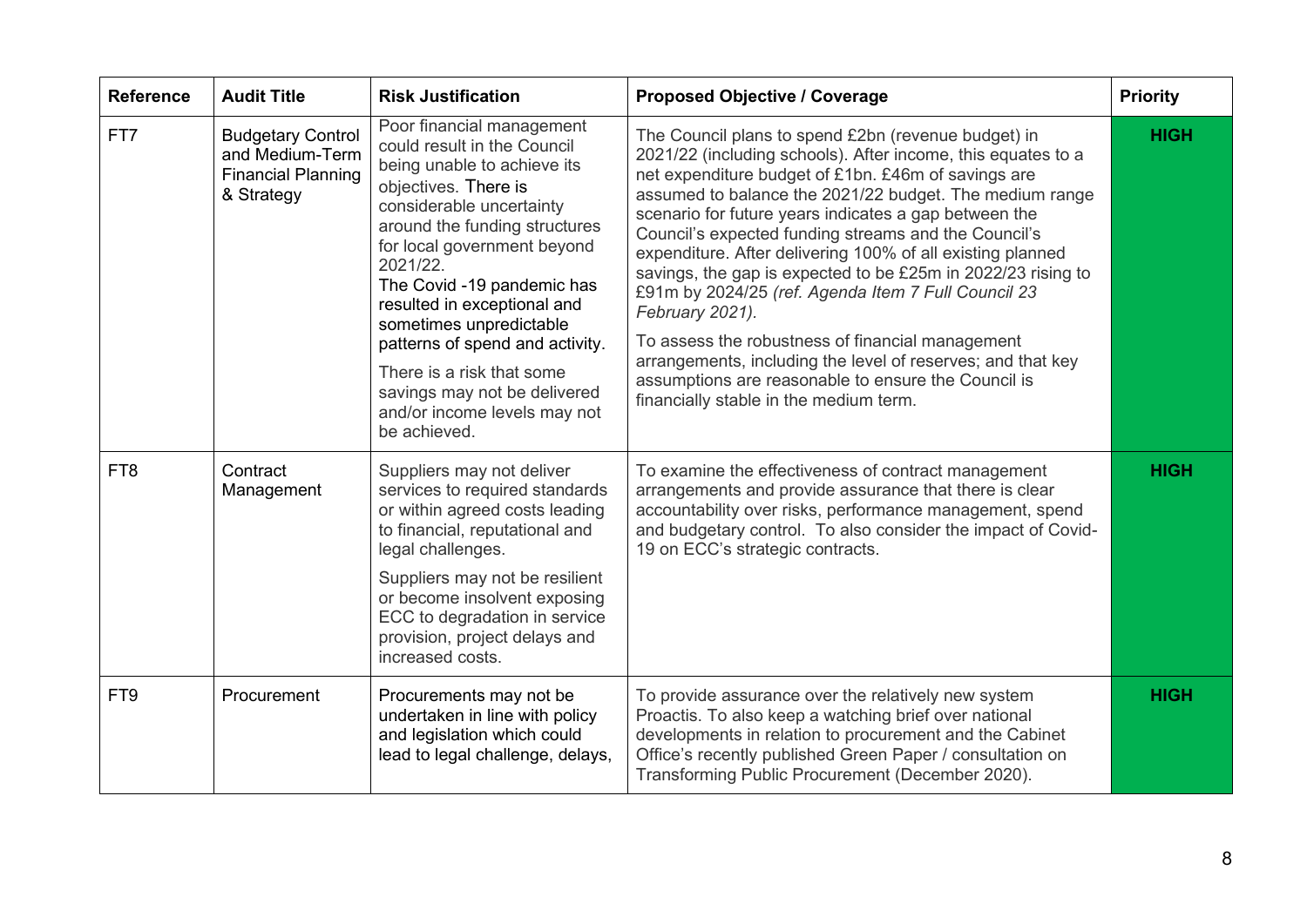| <b>Reference</b> | <b>Audit Title</b>                                       | <b>Risk Justification</b>                                                                                                                                                                                                                                                                                                                                                                                                      | <b>Proposed Objective / Coverage</b>                                                                                                                                                                                                                                                                                                                                                                                        | <b>Priority</b> |
|------------------|----------------------------------------------------------|--------------------------------------------------------------------------------------------------------------------------------------------------------------------------------------------------------------------------------------------------------------------------------------------------------------------------------------------------------------------------------------------------------------------------------|-----------------------------------------------------------------------------------------------------------------------------------------------------------------------------------------------------------------------------------------------------------------------------------------------------------------------------------------------------------------------------------------------------------------------------|-----------------|
|                  |                                                          | negative impact on customer<br>experience and financial risks.                                                                                                                                                                                                                                                                                                                                                                 |                                                                                                                                                                                                                                                                                                                                                                                                                             |                 |
| <b>FT10</b>      | The Corporate<br>Systems<br>Programme                    | The Corporate Systems<br>Programme to implement the<br>Council's future finance, payroll<br>and HR system in 2021 is of<br>corporate strategic importance,<br>material in value and will<br>impact customers, suppliers<br>and staff.                                                                                                                                                                                          | Ongoing Internal Audit advice / consultancy to support the<br>Programme in 2021/22. Includes being a member of the<br>Design and Change Board.                                                                                                                                                                                                                                                                              | <b>MEDIUM</b>   |
| <b>FT11</b>      | South East Local<br>Enterprise<br>Partnership<br>(SELEP) | ECC is the accountable body<br>for the SELEP and therefore<br>has responsibilities to ensure<br>that it complies with its<br>assurance framework, which<br>itself is in line with national<br>standards.<br>As accountable body ECC is<br>responsible for the SELEP<br>investment programme<br>ensuring it is appropriately<br>allocated, used for approved<br>purposes, and drives<br>sustainable growth and job<br>creation. | SELEP incorporated a company limited by guarantee as part<br>of its governance arrangements in 2020, although the<br>company is dormant.<br>To assess the robustness of governance over decision<br>making, project delivery, and financial management and<br>whether those involved in SELEP understand whether funded<br>projects achieve required outcomes and benefits. To also<br>assess risk management arrangements. | <b>MEDIUM</b>   |
| <b>FT12</b>      | <b>Key Financial</b><br>Systems                          | If the key financial systems are<br>not well controlled, the<br>underlying information used for<br>the financial statements may<br>not be reliable and or financial<br>transactions could include                                                                                                                                                                                                                              | Integrated audit approach to assess the robustness of the<br>design and operating effectiveness of controls in place to<br>ensure that processes and transactions executed through<br>The Corporate System (TCS and subsequently My Oracle)<br>and A4W (the finance system used to pay providers of care to                                                                                                                 | <b>HIGH</b>     |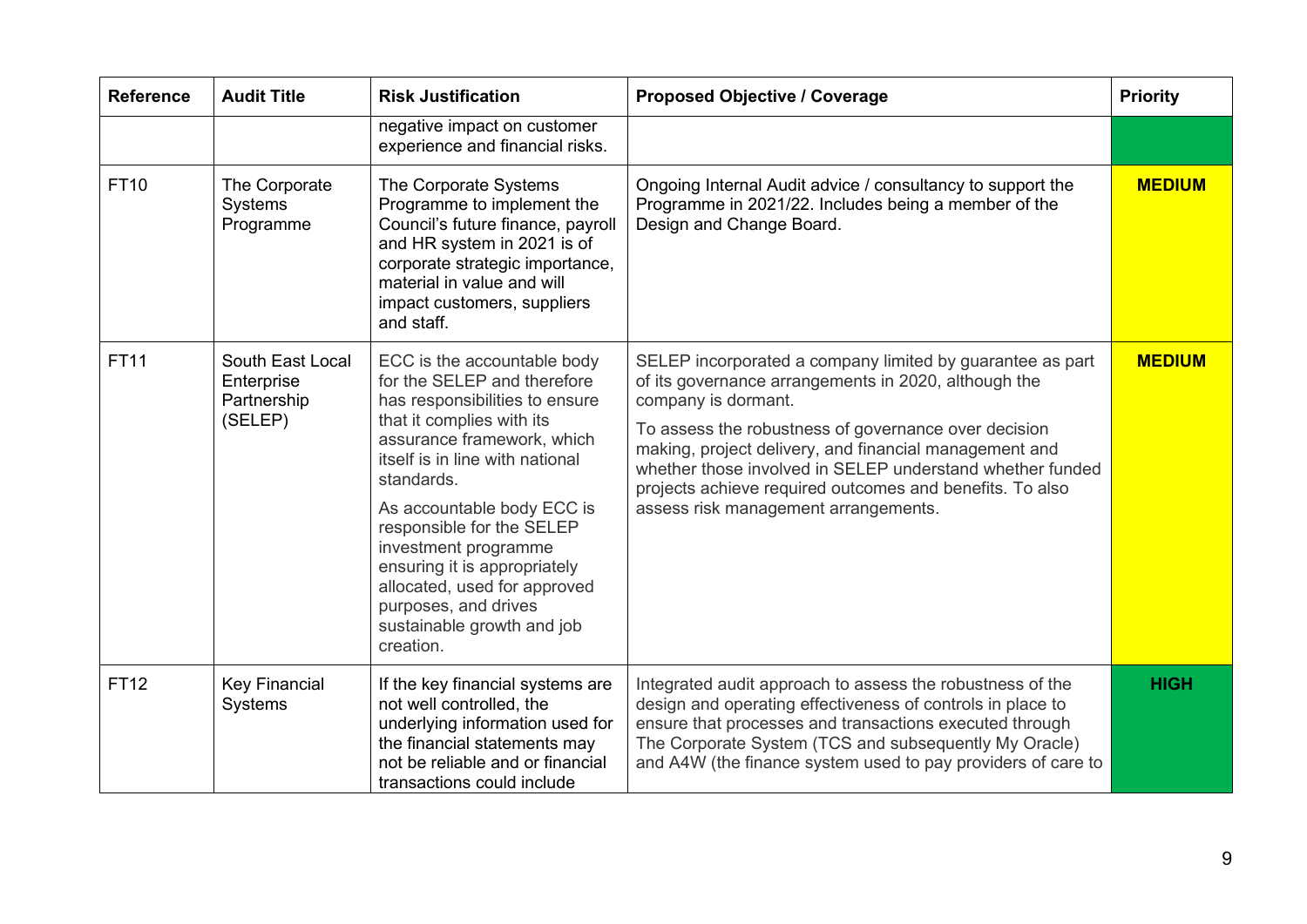| <b>Reference</b> | <b>Audit Title</b>                 | <b>Risk Justification</b>                                                                                                                                                                                                                                                                                                                          | <b>Proposed Objective / Coverage</b>                                                                                                                                                                                                                                                                                                                                                                                                       | <b>Priority</b> |
|------------------|------------------------------------|----------------------------------------------------------------------------------------------------------------------------------------------------------------------------------------------------------------------------------------------------------------------------------------------------------------------------------------------------|--------------------------------------------------------------------------------------------------------------------------------------------------------------------------------------------------------------------------------------------------------------------------------------------------------------------------------------------------------------------------------------------------------------------------------------------|-----------------|
|                  |                                    | fraud and or material error. If<br>the key financial operational<br>processes are not effective, this<br>could lead to overspends,<br>higher levels of debt and failure<br>to pay staff and suppliers on<br>time.<br>Note that there is a planned<br>move to Oracle Fusion<br>known as My Oracle in late<br>2021 for all key financial<br>systems. | adults) are accurate, complete, authorised, valid, timely and<br>efficient. Includes:<br>Accounts payable<br>$\bullet$<br>Accounts receivable (including debt management)<br>Banking and cash<br>$\bullet$<br>General ledger (journals and virements)<br>$\bullet$<br>Payroll<br>$\bullet$<br>Scheme of delegation<br>$\bullet$<br><b>Change Management</b><br>$\bullet$<br>l-expenses.<br>$\bullet$                                       |                 |
| <b>FT13</b>      | <b>SELEP Growth</b><br>Hub Funding |                                                                                                                                                                                                                                                                                                                                                    | Each of the following grants must be fully spent by 31<br>March 2021 and then internally audited by 25 May 2021<br>to meet the terms and conditions of the funding:<br>Growth Hub Core funding - grant value<br>$\bullet$<br>£656,000<br>Growth Hub Supplemental funding - grant value<br>£234,000<br>Growth Hub Peer Network funding – grant value<br>£195,000<br>Growth Hub EU transition funding - grant value<br>$\bullet$<br>£203,550 | <b>HIGH</b>     |
| <b>FT14</b>      | <b>IT Asset</b><br>Management      | The Council has a large and<br>complex IT asset estate of<br>significant value. Assets are<br>key enablers of modern ways<br>of working and therefore<br>support the achievement of the<br>Council's strategic aims.                                                                                                                               | To assess whether there are robust processes to effectively<br>safeguard technology assets and optimise the purchase,<br>storage, and deployment of assets. To follow up on the<br>Limited Assurance opinion received in 2020/21.                                                                                                                                                                                                          | <b>HIGH</b>     |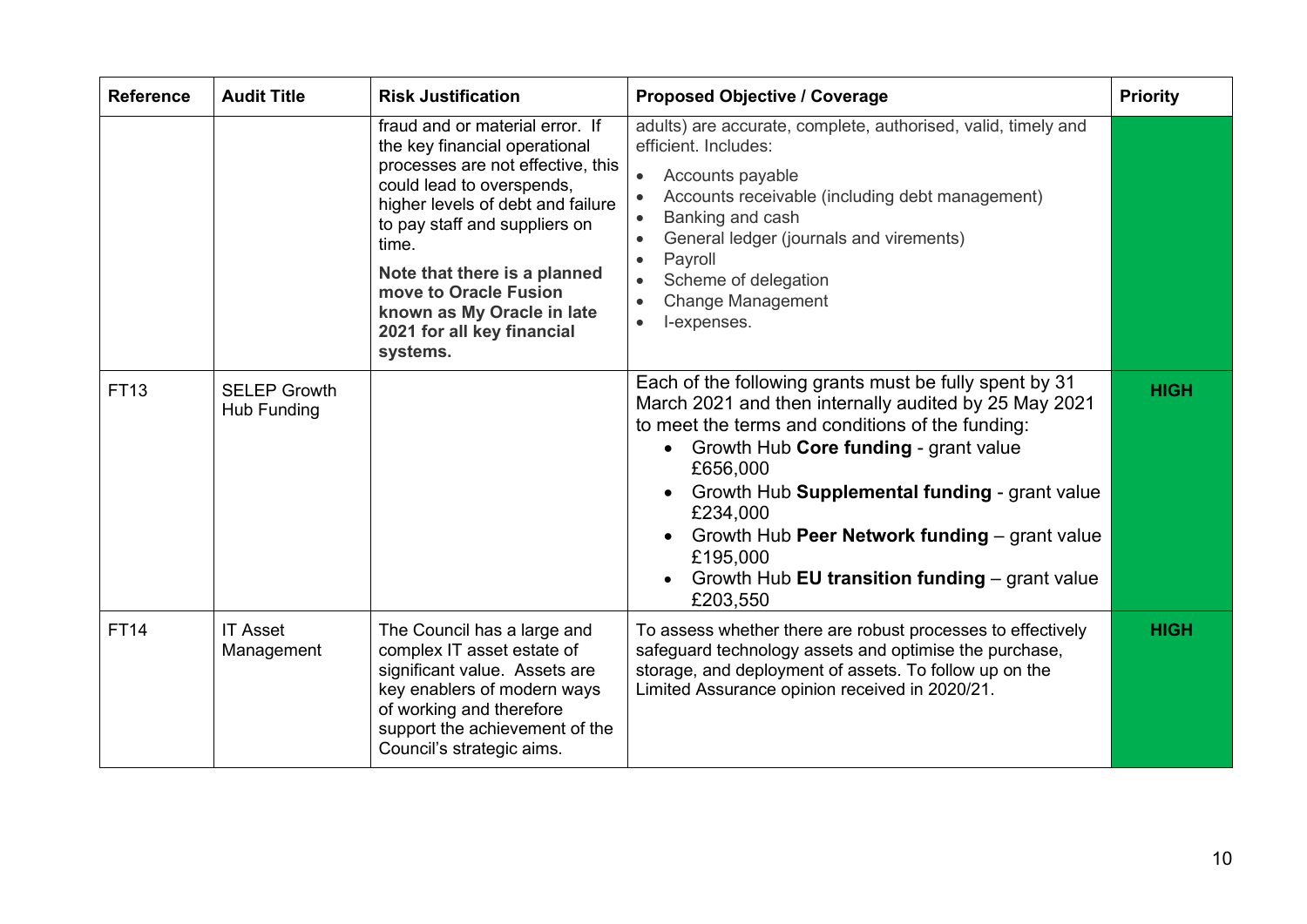| <b>Reference</b> | <b>Audit Title</b>                                          | <b>Risk Justification</b>                                                                                                                                                                                                                                                                                                                                                                                                                                                                                                                                                                                | <b>Proposed Objective / Coverage</b>                                                                                                                                                                                                                                                                                                                                                                                                                 | <b>Priority</b> |
|------------------|-------------------------------------------------------------|----------------------------------------------------------------------------------------------------------------------------------------------------------------------------------------------------------------------------------------------------------------------------------------------------------------------------------------------------------------------------------------------------------------------------------------------------------------------------------------------------------------------------------------------------------------------------------------------------------|------------------------------------------------------------------------------------------------------------------------------------------------------------------------------------------------------------------------------------------------------------------------------------------------------------------------------------------------------------------------------------------------------------------------------------------------------|-----------------|
| <b>FT15</b>      | <b>IT Service</b><br>Management                             | The Council's ability to<br>successfully deliver its services<br>is heavily reliant on IT systems<br>working effectively and<br>efficiently. Timely problem<br>resolution is key to minimise<br>business interruptions and<br>reputational/financial damage.                                                                                                                                                                                                                                                                                                                                             | To provide assurance that the Council has effective and<br>efficient mechanisms in place to resolve employee IT issues /<br>incidences promptly and effectively (via service centre and /<br>or the new online portal and that there is appropriate,<br>accurate and timely management information/oversight and<br>key performance indicators / service level agreements in<br>place to measure customer satisfaction with the service<br>provided. | <b>FLEXIBLE</b> |
| <b>FT16</b>      | <b>Essex</b><br>Construction<br>Framework 2<br>Mobilisation | The Essex Construction<br>Framework 2 is a list of design<br>and construction contractors<br>that ECC work with that can be<br>used by other contracting<br>authorities such as district<br>councils or police authorities, to<br>find a design and construction<br>or construction only works<br>contractor.<br>A full OJEU (Official Journal of<br>the European Union) compliant<br>tender was run to select the<br>successful contractors and the<br>framework went live in 2020.<br>The framework is split into 3<br>Lots with project values of up to<br>£1.5m, £4.5m and over £4m<br>respectively. | To provide assurance that the Framework is robust and is<br>working as intended, that any associated risks are mitigated,<br>that access agreements are in place for contracting<br>authorities and that levies are charged as appropriate to<br>contractors on being awarded a contract through the<br>framework.                                                                                                                                   | <b>MEDIUM</b>   |
| <b>FT17</b>      | <b>Cyber Security</b>                                       | A cyber-attack could prevent<br>access to, or the required use<br>of, technology that is critical to<br>delivering services including<br>those delivered to vulnerable                                                                                                                                                                                                                                                                                                                                                                                                                                   | To assess whether there are robust controls to prevent,<br>detect, respond, and recover from cyber threats. To establish<br>whether lessons are learned and enacted upon from recent<br>cyber attacks occurring elsewhere such as London Borough<br>of Hackney. Third party assurance can also be gained via                                                                                                                                         | <b>HIGH</b>     |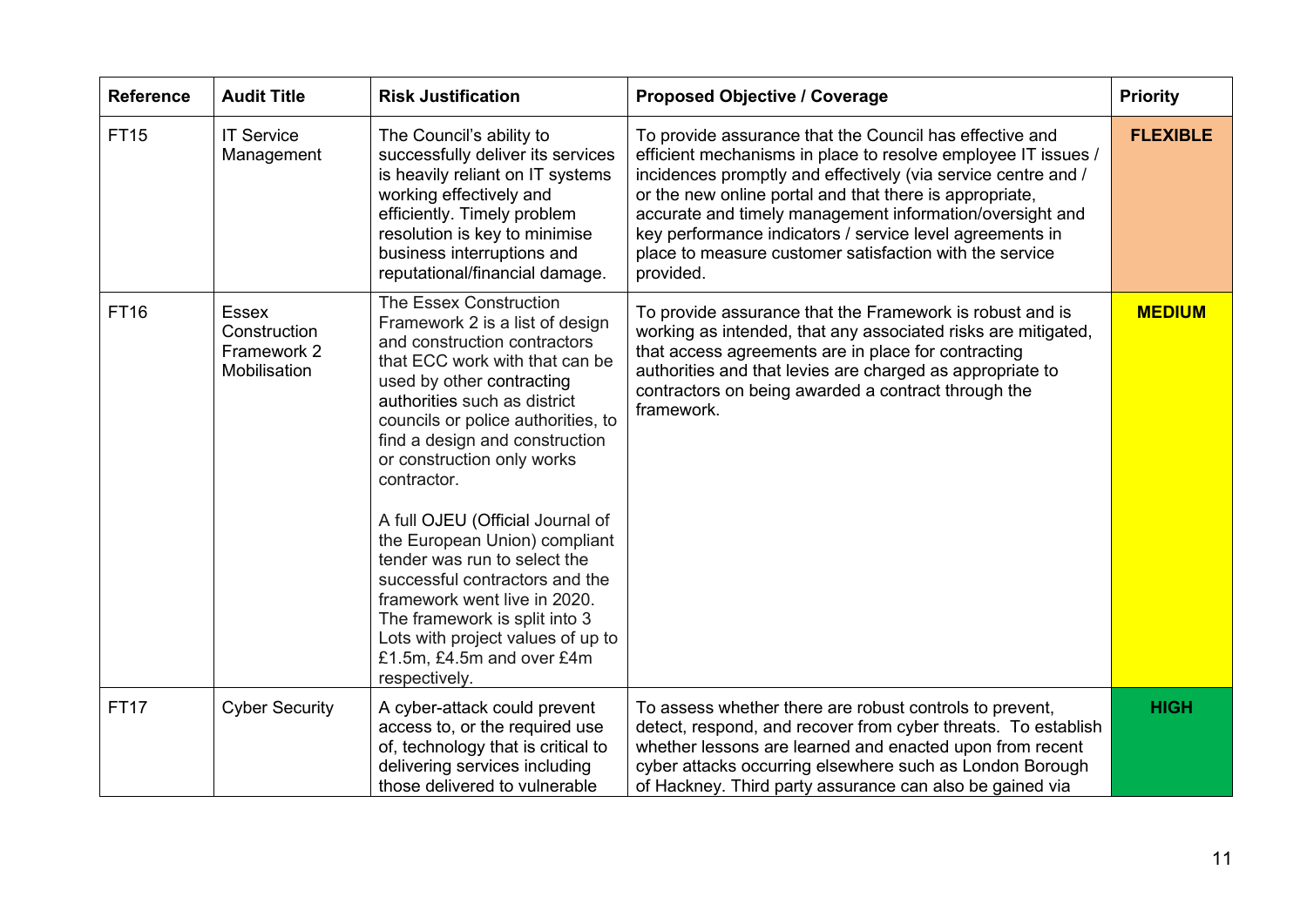| <b>Reference</b> | <b>Audit Title</b>                                                | <b>Risk Justification</b>                                                                                                                                                                                                                                                                                                                                                                                                            | <b>Proposed Objective / Coverage</b>                                                                                                                                                                                                                                                                                                                                                                                                                                                                                                                                                                                                                                                                                                                                                                                                                                    | <b>Priority</b> |
|------------------|-------------------------------------------------------------------|--------------------------------------------------------------------------------------------------------------------------------------------------------------------------------------------------------------------------------------------------------------------------------------------------------------------------------------------------------------------------------------------------------------------------------------|-------------------------------------------------------------------------------------------------------------------------------------------------------------------------------------------------------------------------------------------------------------------------------------------------------------------------------------------------------------------------------------------------------------------------------------------------------------------------------------------------------------------------------------------------------------------------------------------------------------------------------------------------------------------------------------------------------------------------------------------------------------------------------------------------------------------------------------------------------------------------|-----------------|
|                  |                                                                   | people. Cyberattacks could<br>also destroy or damage data.<br>Without robust proactive<br>protection against attacks, the<br>Council may spend significant<br>avoidable amounts of resource<br>dealing with incidents and incur<br>significant unplanned costs to<br>remedy weaknesses.                                                                                                                                              | annual penetration testing of on-premise and cloud based<br>applications.                                                                                                                                                                                                                                                                                                                                                                                                                                                                                                                                                                                                                                                                                                                                                                                               |                 |
| <b>FT18</b>      | Modern Day<br>Slavery                                             | Procurement / supply chain<br>risk.<br>Eradicating modern slavery is<br>one of the United Nations'<br>Sustainable Development<br>Goals and is recognised as a<br>serious problem by authorities<br>in the UK.                                                                                                                                                                                                                        | To provide assurance that ECC can demonstrate its<br>compliance with the minimum legal requirements as defined<br>by the Modern Day Slavery regulations and Home Office<br>Statutory Guidance. To review the Council's identification of<br>its supply chains, policies and training in relation to slavery<br>and human trafficking, due diligence processes, risk<br>assessment and management and key performance<br>indicators to measure effectiveness of steps being taken.                                                                                                                                                                                                                                                                                                                                                                                       | <b>FLEXIBLE</b> |
| <b>FT19</b>      | Housing<br>Infrastructure<br>Fund (HIF)<br><b>Funded Projects</b> | The HIF is a government<br>capital grant programme to<br>deliver new homes in England<br>paid using Section 31 of the<br>Local Government Act 2003.<br>Funding is awarded to local<br>authorities on a highly<br>competitive basis.<br>Risks include not being able to<br>demonstrate value for money,<br>cost and/or project overruns,<br>legal and reputational risks and<br>not achieving intended<br>outcomes/ key deliverables. | To assess whether there are robust processes to forecast<br>and manage costs and delivery of the HIF grant funded<br>projects to ensure that the risks of cost overruns are promptly<br>identified, communicated, and effectively mitigated.<br>An initial internal audit review was carried out in 2020. At that<br>time it was agreed that further internal audit work would be<br>planned at key stages throughout the lifecycle of the HIF to<br>assess the level of assurance the significant risks to<br>delivering these projects to time and budget are being<br>managed.<br>Included in the review will be assurance over the<br>regeneration of the Beaulieu Park estate including a new<br>railway station with a targeted opening date of 2025/26.<br>(ECC, in partnership with Chelmsford City Council and<br>SELEP have secured £218m of funding from the | <b>HIGH</b>     |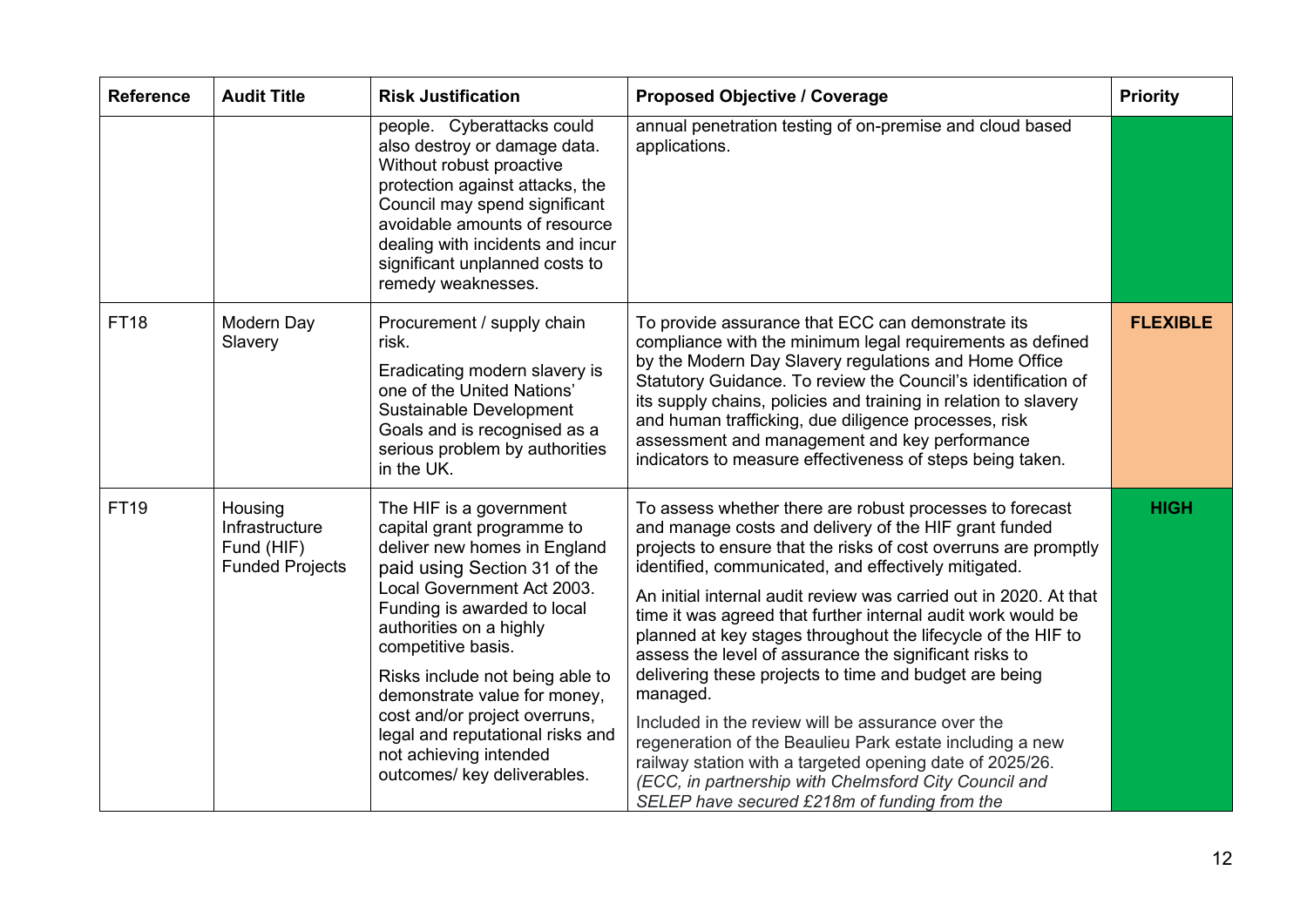| <b>Reference</b> | <b>Audit Title</b>              | <b>Risk Justification</b>                                                                                                                           | <b>Proposed Objective / Coverage</b>                                                                                                                                                                                                                         | <b>Priority</b> |
|------------------|---------------------------------|-----------------------------------------------------------------------------------------------------------------------------------------------------|--------------------------------------------------------------------------------------------------------------------------------------------------------------------------------------------------------------------------------------------------------------|-----------------|
|                  |                                 |                                                                                                                                                     | Government's HIF together with contributions from other<br>sources to deliver the wider scheme.)                                                                                                                                                             |                 |
|                  |                                 |                                                                                                                                                     | Also comes under the area of Place and Public Health and<br>links in with Essex Housing and Major Capital Programme<br>audits.                                                                                                                               |                 |
| <b>FT</b>        | Emerging Risks /<br>Unallocated |                                                                                                                                                     | Additional work in this area could include but is not restricted<br>to:<br>social value project being led by Procurement<br>$\bullet$<br>oversight of the reprocurement of ECC's banking provider<br>(current contract expires October 2021).                | <b>FLEXIBLE</b> |
|                  | <b>Corporate and Customer</b>   |                                                                                                                                                     |                                                                                                                                                                                                                                                              |                 |
| CC <sub>1</sub>  | Libraries - Stock               |                                                                                                                                                     |                                                                                                                                                                                                                                                              | <b>MEDIUM</b>   |
|                  | Control, Fees and<br>Charges    | Reputational and financial<br>risks.                                                                                                                | Follow up of the Limited Assurance opinion from 2020/21.                                                                                                                                                                                                     |                 |
| CC <sub>2</sub>  | <b>Risk Management</b>          | Effective risk management<br>helps support good decision<br>making and service/project<br>delivery across all Functions                             | To provide assurance over the Council's risk management<br>arrangements to assist in forming the Head of Internal Audit's<br>annual opinion.<br>We will ensure there is the required level of independence                                                   | <b>HIGH</b>     |
|                  |                                 | and at the strategic level.                                                                                                                         | when carrying out this review as this service comes under the<br>CAE remit.                                                                                                                                                                                  |                 |
| CC <sub>3</sub>  | <b>Health and Safety</b>        | ECC has duties under health<br>and safety legislation and<br>expects all employees and<br>contractors to comply with<br>health and safety policies, | To review a key health and safety risk area to assess whether<br>the associated policies and procedures are robust and that<br>the requirements are being consistently and effectively met.<br>Risk area to be determined at the time of scoping the review. | <b>HIGH</b>     |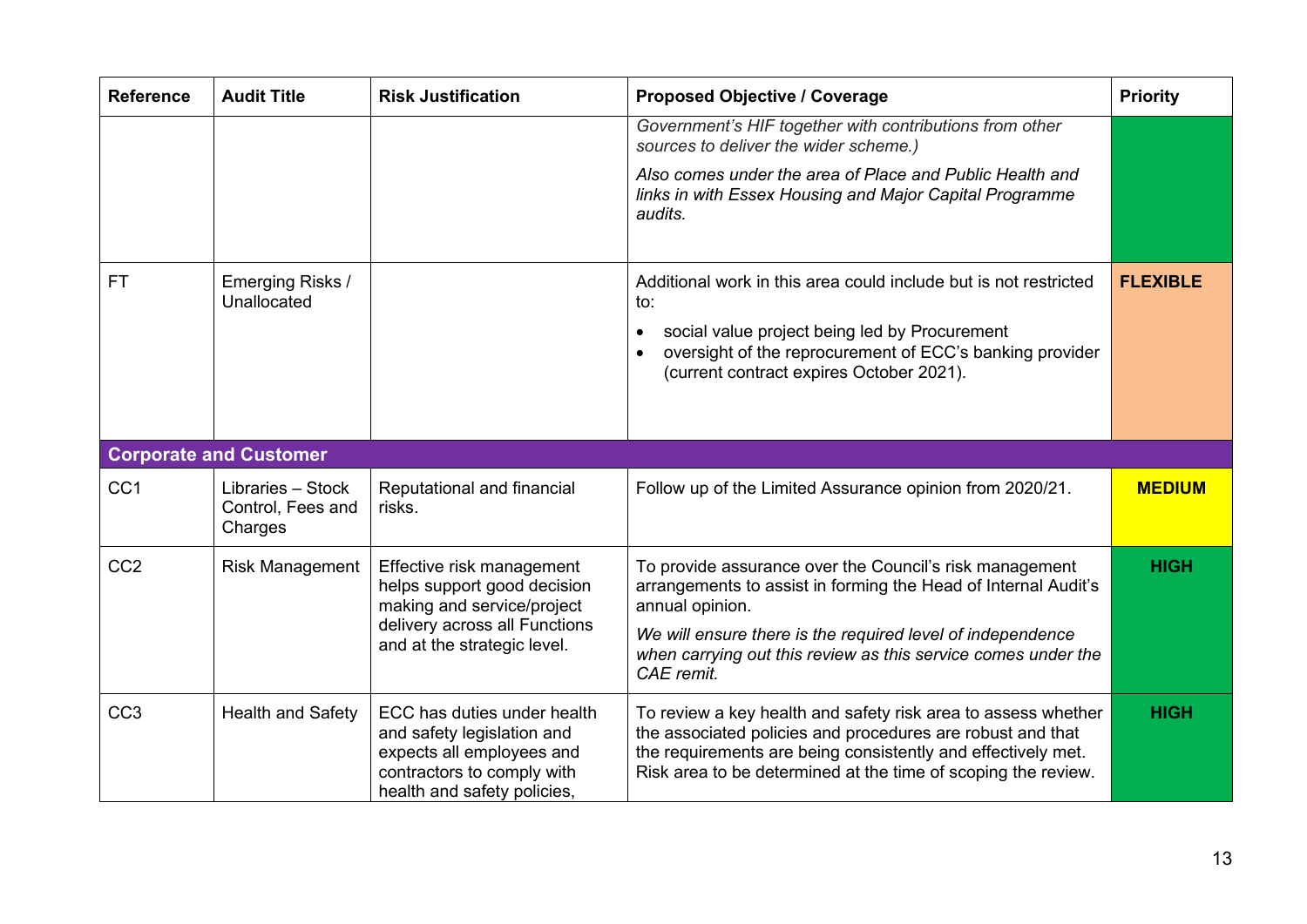| <b>Reference</b> | <b>Audit Title</b>                                                | <b>Risk Justification</b>                                                                                                                                                                                                                                                           | <b>Proposed Objective / Coverage</b>                                                                                                                                                                                                                                                                                                                            | <b>Priority</b> |
|------------------|-------------------------------------------------------------------|-------------------------------------------------------------------------------------------------------------------------------------------------------------------------------------------------------------------------------------------------------------------------------------|-----------------------------------------------------------------------------------------------------------------------------------------------------------------------------------------------------------------------------------------------------------------------------------------------------------------------------------------------------------------|-----------------|
|                  |                                                                   | procedures and safe systems<br>of work. If ECC is found liable<br>for harm to the health and<br>safety of others ECC could face<br>significant financial penalties,<br>reputational damage and<br>service disruption.                                                               | We will ensure there is the required level of independence<br>when carrying out this review as this service comes under the<br>CAE remit.                                                                                                                                                                                                                       |                 |
| CC <sub>4</sub>  | <b>Business</b><br>Continuity                                     | Prolonged service disruption<br>due to a business continuity<br>incident not being appropriately<br>responded to could lead to<br>ECC being unable to fulfill its<br>statutory duties.                                                                                              | ECC has been re-developing its business continuity approach<br>and has recently implemented a new Business Continuity and<br>mass notification system.<br>To ensure that Plans are robust and have been adequately<br>validated.<br>We will ensure there is the required level of independence<br>when carrying out this review as this service comes under the | <b>HIGH</b>     |
|                  |                                                                   |                                                                                                                                                                                                                                                                                     | CAE remit.                                                                                                                                                                                                                                                                                                                                                      |                 |
| CC <sub>5</sub>  | Information<br>Governance                                         | A failure to comply with IG law<br>exposes the council to risk of<br>regulatory and public criticism<br>and significant monetary<br>penalties. The pandemic has<br>changed the risk profile relating<br>to IG and we need updated<br>assurance that controls remain<br>appropriate. | To provide assurance that the Council has robust controls in<br>place to mitigate the risks of non compliance with the Data<br>Protection Act 2018 and UK General Data Protection<br>Regulation (GDPR) and that there is appropriate<br>management oversight, reporting and investigation of any<br>breaches.                                                   | <b>HIGH</b>     |
| CC <sub>6</sub>  | Corporate<br>Reporting<br>/Performance<br>Management<br>Framework | If we do not measure how well<br>we are delivering on our<br>intended strategies and plans<br>we may fail to secure the right<br>outcomes for our residents and<br>we are at risk of deviating from<br>our intentions. Outcomes ECC<br>would ordinarily track may have              | To review the robustness of arrangements for corporate<br>performance / impact reporting and examine how well they<br>align to the Essex Vision, new Strategy and business plans.<br>To also consider how well ECC have re-evaluated measures /<br>outcomes in the light of the Covid-19 pandemic.                                                              | <b>MEDIUM</b>   |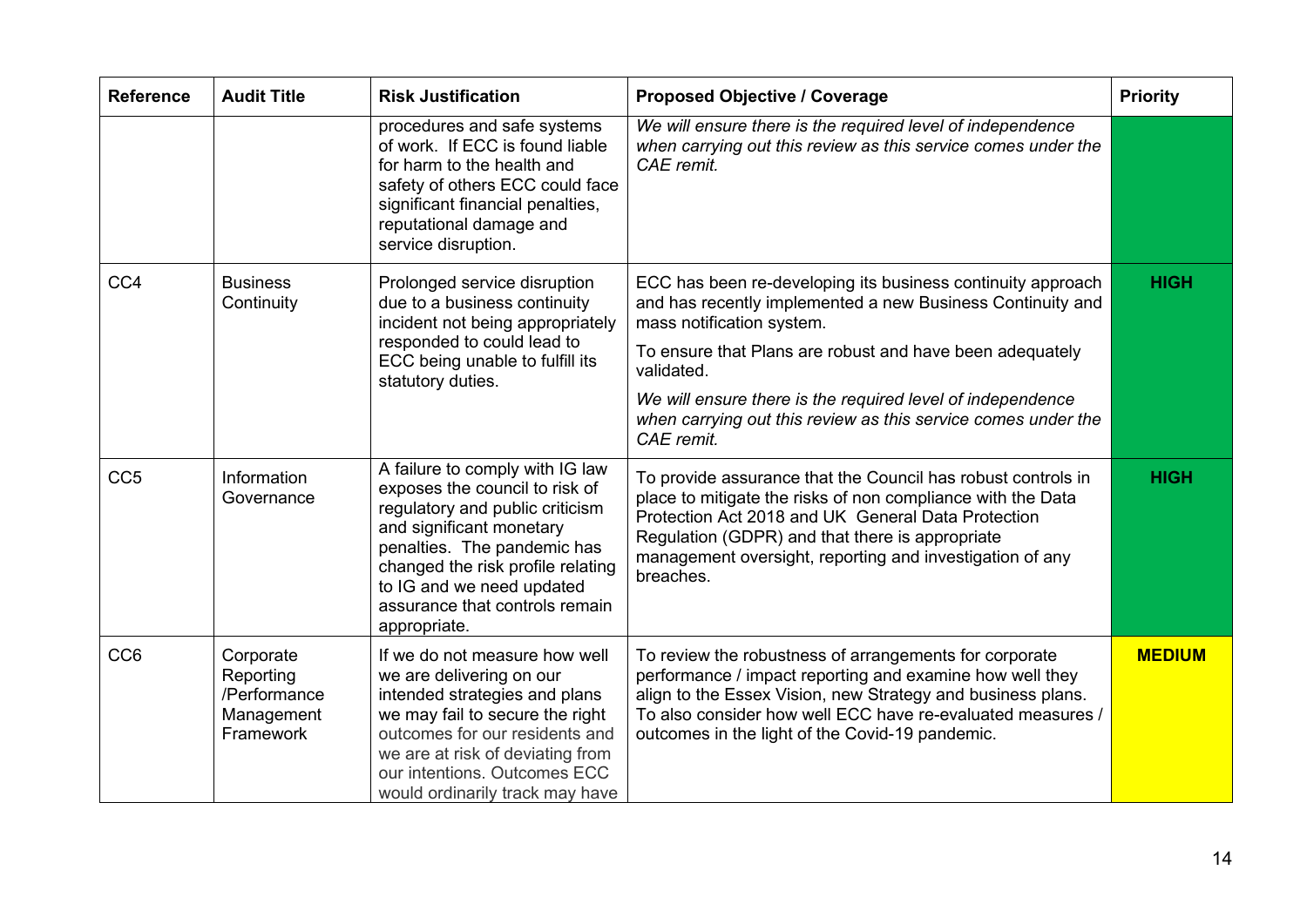| <b>Reference</b> | <b>Audit Title</b>                                                                                | <b>Risk Justification</b>                                                                                                                                        | <b>Proposed Objective / Coverage</b>                                                                                                                                                                                                                                                                                                                            | <b>Priority</b> |
|------------------|---------------------------------------------------------------------------------------------------|------------------------------------------------------------------------------------------------------------------------------------------------------------------|-----------------------------------------------------------------------------------------------------------------------------------------------------------------------------------------------------------------------------------------------------------------------------------------------------------------------------------------------------------------|-----------------|
|                  |                                                                                                   | become irrelevant due to the<br>Covid-19 pandemic.                                                                                                               |                                                                                                                                                                                                                                                                                                                                                                 |                 |
| CC7              | Supporting the<br>effectiveness of<br>the Audit<br>Governance and<br>Standards (AGS)<br>Committee | Ongoing support to help to<br>ensure the AGS Committee is<br>effective in discharging its<br>responsibilities as set out in the<br><b>Council's Constitution</b> | Supporting the Committee's effectiveness by co-ordinating a<br>skills assessment, supporting the induction of new members<br>of the Committee after the County Council elections and other<br>support as required. To also assist with implementation of<br>aspects of the Redmond Review, published in September<br>2020, where appropriate to Internal Audit. | <b>FLEXIBLE</b> |
| CC               | Emerging Risks /<br>unallocated                                                                   |                                                                                                                                                                  | Additional work in this area could include but is not restricted<br>to:<br>Design and implementation of the new four year ECC<br>$\bullet$<br><b>Strategy and Vision</b><br>Implementation of new Libraries management system<br><b>Local Government Reform</b>                                                                                                 | <b>FLEXIBLE</b> |
|                  | <b>Children Families and Education</b>                                                            |                                                                                                                                                                  |                                                                                                                                                                                                                                                                                                                                                                 |                 |
| <b>SCPP</b>      | Social Care<br>Platform<br>Programme<br>(SCCP)                                                    | Financial, reputational, legal,<br>safeguarding and governance<br>risks.                                                                                         | Internal Audit advice / consultancy throughout the lifecycle of<br>the social care platform programme which covers both<br>Children's and Adults' Services and has dependencies with<br>other key Council systems. Includes being a member of the<br>SCPP Board.<br>Also impacts the Finance and Technology Function and Adult<br>Social Care.                  | <b>MEDIUM</b>   |
| CFE1             | <b>Early Years</b><br>Strategy and<br>Funding                                                     | The Council has developed a<br>new Early Years Strategy and<br>Early Years Charter and will be<br>implementing and undertaking                                   | To review the new Early Years Strategy and Charter and the<br>robustness and effectiveness of monitoring/performance<br>arrangements.                                                                                                                                                                                                                           | <b>MEDIUM</b>   |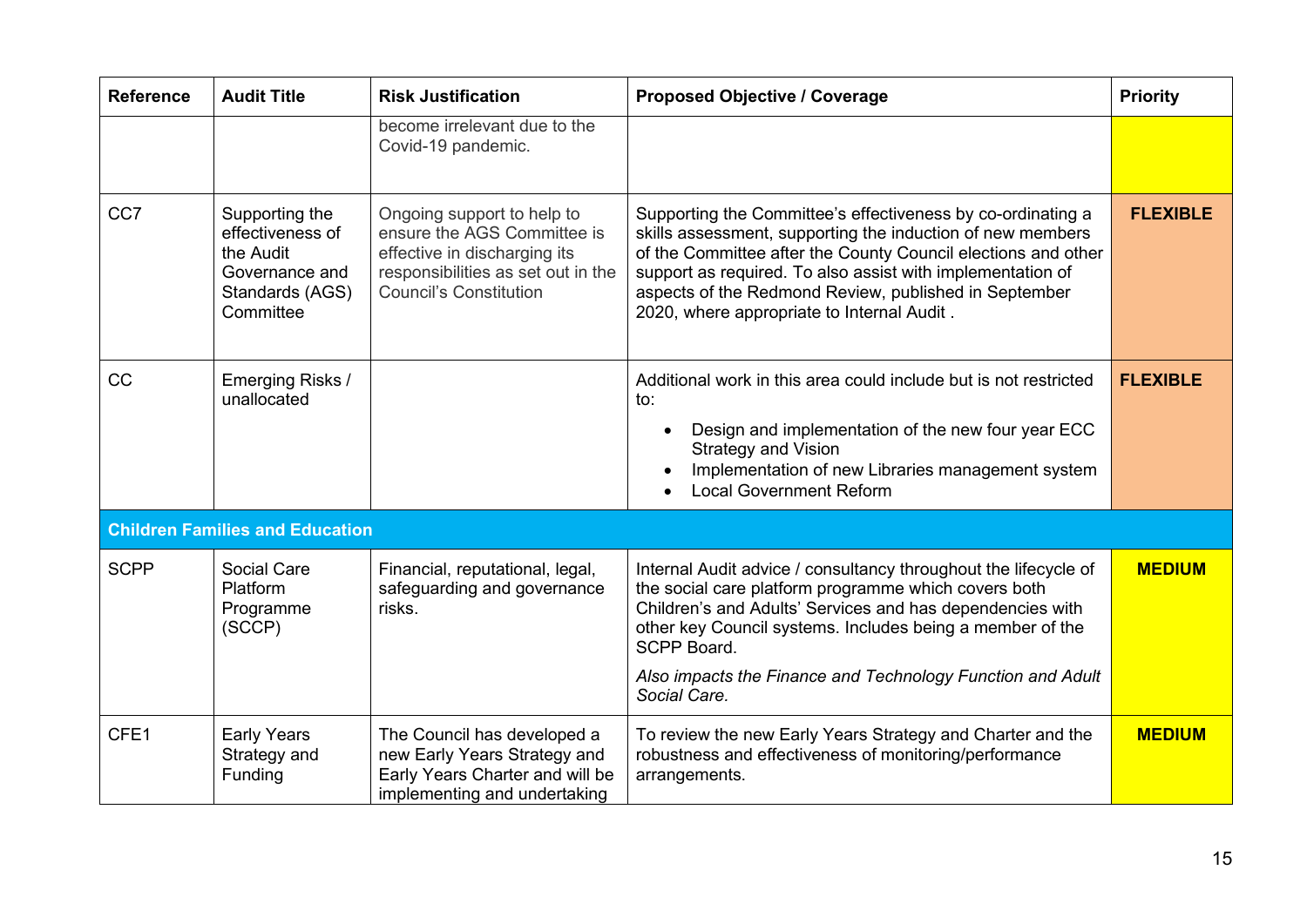| <b>Reference</b> | <b>Audit Title</b>                                  | <b>Risk Justification</b>                                                                                                                                                                                                                                                                                                                          | <b>Proposed Objective / Coverage</b>                                                                                                                                                                                                                                                                                                                                      | <b>Priority</b> |
|------------------|-----------------------------------------------------|----------------------------------------------------------------------------------------------------------------------------------------------------------------------------------------------------------------------------------------------------------------------------------------------------------------------------------------------------|---------------------------------------------------------------------------------------------------------------------------------------------------------------------------------------------------------------------------------------------------------------------------------------------------------------------------------------------------------------------------|-----------------|
|                  |                                                     | early evaluation of them in<br>2021/22.<br>Prolonged Covid-19 restrictions<br>continue to impact on the<br>potential long-term<br>sustainability of the early years<br>provision in the county.<br>Claims for funding could be<br>made to the Council in error or<br>fraudulently and if undetected<br>the Council could suffer<br>financial loss. | To provide assurance that claims and payment of claims to<br>nursery settings are timely, accurately recorded and that<br>management oversight / compliance reporting supports the<br>claims being free from fraud and / or error. If possible, we will<br>undertake random sample checks / site visits to early years<br>settings and explore the use of data analytics. |                 |
| CFE <sub>2</sub> | Schools-<br><b>Thematic Review</b><br>- Procurement | Schools could run the risk of<br>challenge if procurement<br>processes are not robust<br>including anti-competitive<br>behaviour, fraud and corruption<br>and poor value for money.<br>Contract terms may be<br>unfavourable to schools<br>leading to them being unaware<br>of the level of risk they are<br>exposed to.                           | To carry out some diagnostic enquiries initially with a<br>selection of schools and then work jointly with Procurement<br>and Education colleagues to provide advice and guidance to<br>schools to help to improve the robustness of their<br>procurement arrangements.                                                                                                   | <b>MEDIUM</b>   |
| CFE3             | <b>SCITT Grant</b>                                  | Annual requirement that<br>Internal Audit certify the claim.                                                                                                                                                                                                                                                                                       | School Centred Initial Teacher Training grant.<br>Year end is 31 July 2021 with deadline for submission of                                                                                                                                                                                                                                                                | <b>HIGH</b>     |
|                  |                                                     |                                                                                                                                                                                                                                                                                                                                                    | claim by 31 December 2021.                                                                                                                                                                                                                                                                                                                                                |                 |
| CFE4             | <b>Troubled Families</b>                            | Prevention and/or early<br>intervention strategies helps to<br>reduce the risk of escalation                                                                                                                                                                                                                                                       | Payment by results certification by Internal Audit throughout<br>the year.                                                                                                                                                                                                                                                                                                | <b>HIGH</b>     |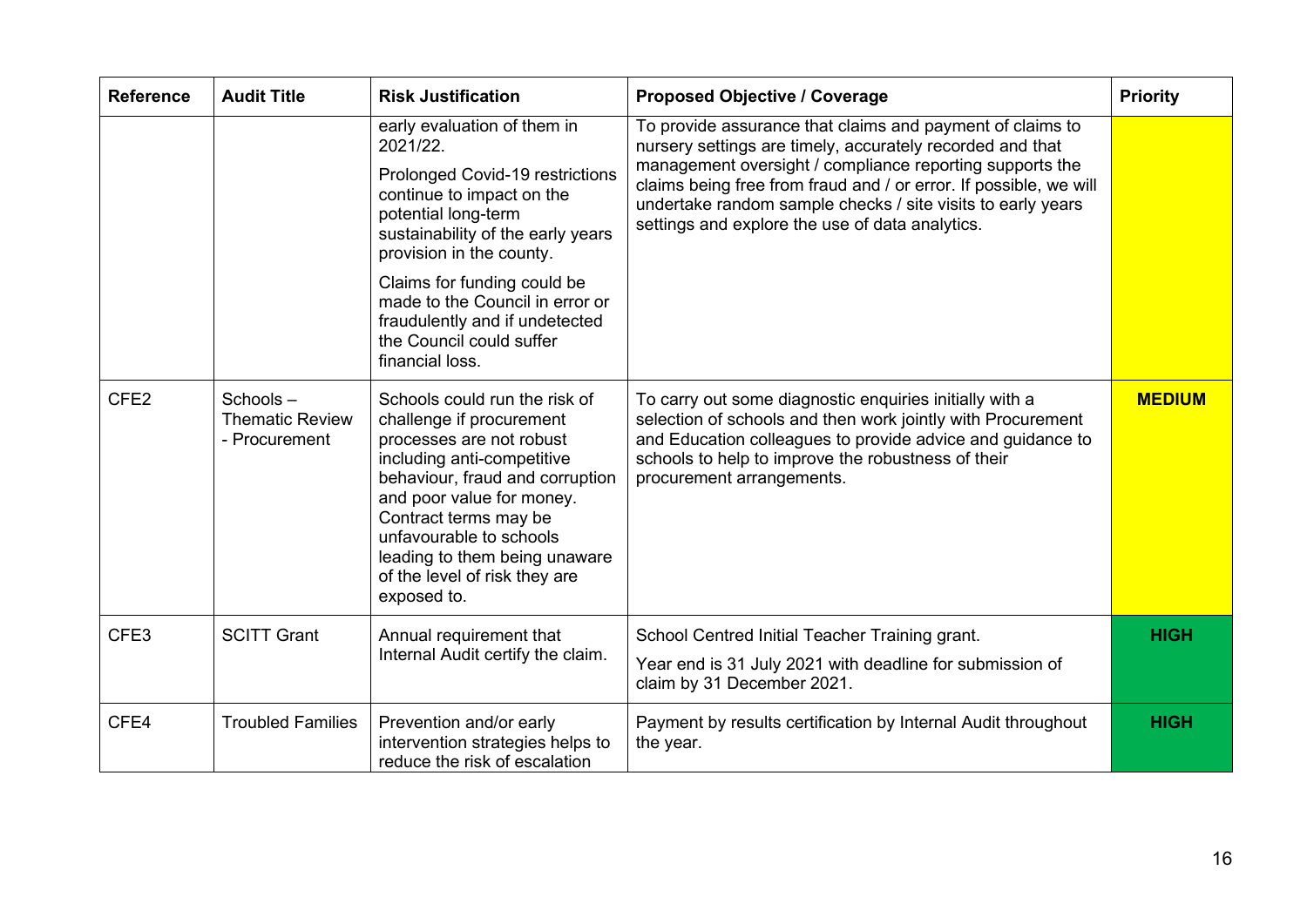| <b>Reference</b> | <b>Audit Title</b>                                          | <b>Risk Justification</b>                                                                                                                                                                                                                                                                                                                             | <b>Proposed Objective / Coverage</b>                                                                                                                                                                                                                                                               | <b>Priority</b> |
|------------------|-------------------------------------------------------------|-------------------------------------------------------------------------------------------------------------------------------------------------------------------------------------------------------------------------------------------------------------------------------------------------------------------------------------------------------|----------------------------------------------------------------------------------------------------------------------------------------------------------------------------------------------------------------------------------------------------------------------------------------------------|-----------------|
|                  |                                                             | and the need for crisis<br>intervention.                                                                                                                                                                                                                                                                                                              |                                                                                                                                                                                                                                                                                                    |                 |
| CFE <sub>5</sub> | Schools<br>Establishment<br><b>Reviews</b>                  | Financial, governance and<br>reputational risks.                                                                                                                                                                                                                                                                                                      | To visit a small sample of individual schools throughout the<br>year on a risk-based approach. This is likely however to be<br>impacted by Covid-19.                                                                                                                                               | <b>FLEXIBLE</b> |
| CFE <sub>6</sub> | <b>Schools Financial</b><br><b>Value Standard</b><br>(SFVS) | Statutory requirement aimed at<br>improving governance and<br>internal control arrangements<br>at locally maintained schools.                                                                                                                                                                                                                         | Internal Audit collect these self-assessments from schools<br>annually and provide a return of the results to the Department<br>for Education.                                                                                                                                                     | <b>MEDIUM</b>   |
| CFE - ER         | Emerging Risks /<br>Unallocated                             |                                                                                                                                                                                                                                                                                                                                                       | Additional work in this area could include but is not restricted<br>to:<br>Special Educational Needs (reinspection expected in<br>2021)<br>providing ongoing support in relation to reshaping<br>ECC's current arrangements for Direct Payments and<br>in particular to improve monitoring of DPs. | <b>FLEXIBLE</b> |
|                  | <b>Organisation Development and People</b>                  |                                                                                                                                                                                                                                                                                                                                                       |                                                                                                                                                                                                                                                                                                    |                 |
| ODP1             | Recruitment-<br><b>Permanent Staff</b>                      | ECC may employ staff who are<br>unsuitable for the role resulting<br>in inefficient use of resources,<br>safeguarding risks and<br>interruptions in the quality and<br>timeliness of service provision.<br>Recruitment processes may not<br>be conducted fairly and<br>transparently. Staff may not be<br>paid at the correct rate on<br>appointment. | ECC brought their recruitment processes and procedures<br>back in house in 2019. This audit will assess whether the<br>processes and procedures that are now in place and back in-<br>house are working effectively.                                                                               | <b>MEDIUM</b>   |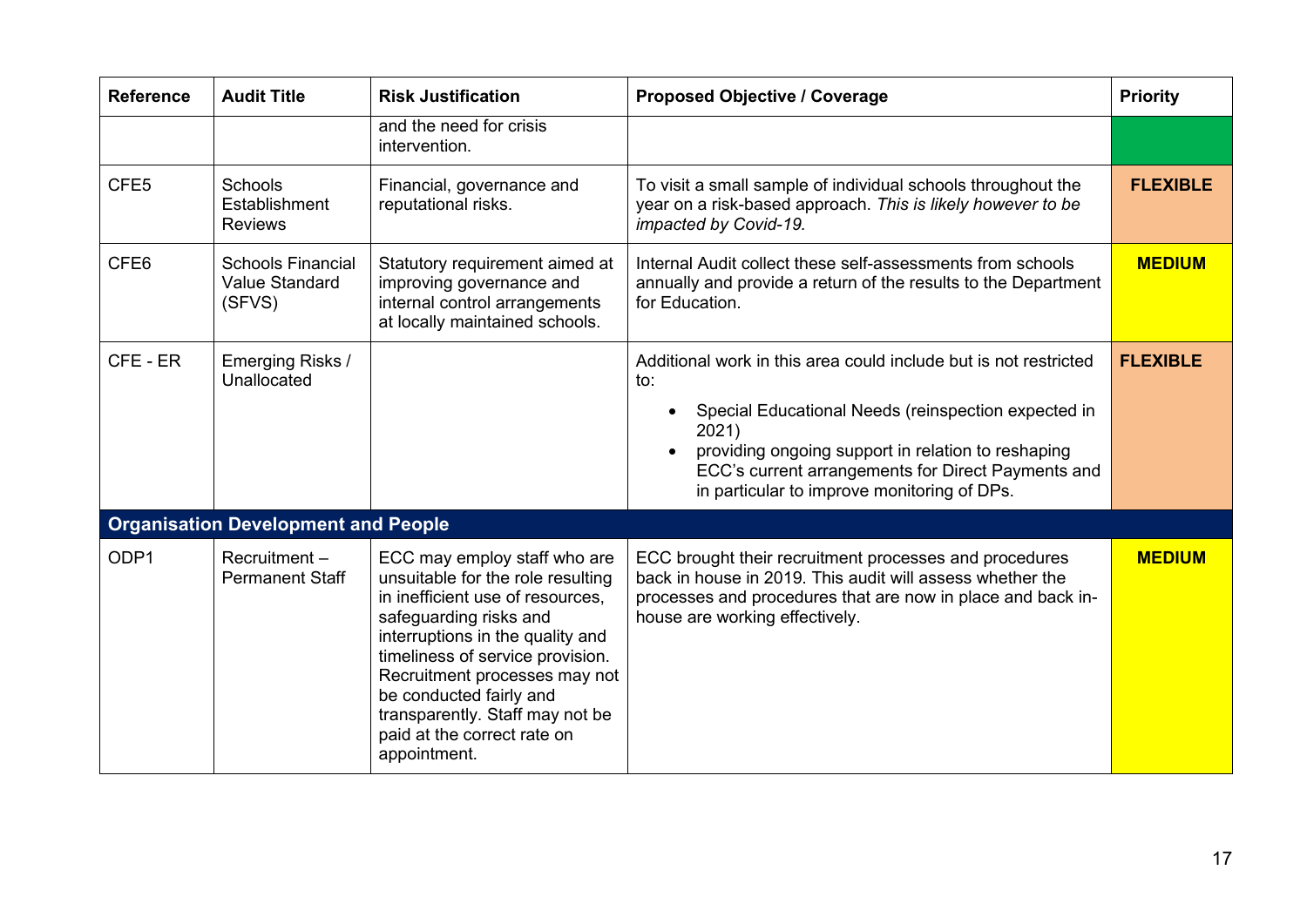| <b>Reference</b> | <b>Audit Title</b>                      | <b>Risk Justification</b>                                                                                                                                                                                                                                                                                                          | <b>Proposed Objective / Coverage</b>                                                                                                                                                                                                                                                                                                                                                                                                                                           | <b>Priority</b> |
|------------------|-----------------------------------------|------------------------------------------------------------------------------------------------------------------------------------------------------------------------------------------------------------------------------------------------------------------------------------------------------------------------------------|--------------------------------------------------------------------------------------------------------------------------------------------------------------------------------------------------------------------------------------------------------------------------------------------------------------------------------------------------------------------------------------------------------------------------------------------------------------------------------|-----------------|
| ODP <sub>2</sub> | Use of<br>Consultants                   | Risk of poor value for money<br>and / or poor quality outcomes.                                                                                                                                                                                                                                                                    | To provide assurance over effectiveness of workforce<br>planning and appropriate sourcing of consultants, skills /<br>knowledge transfer, clarity of roles and responsibilities,<br>monitoring and delivery of outcomes, accountability and value<br>for money.<br>This review also impacts on the Finance and Technology<br>Function (Procurement).                                                                                                                           | <b>MEDIUM</b>   |
| ODP <sub>3</sub> | Temporary and<br><b>Interim Workers</b> | ECC may employ individuals<br>that are unsuitable for the<br>roles, also risks around poor<br>value for money and non-<br>compliance with IR35.                                                                                                                                                                                    | ECC use a relatively new platform (Matrix) for the recruitment<br>of temporary/interim workers. This audit will provide<br>assurance over the new arrangements and will include<br>recruitment processes and procedures, accountability, value<br>for money, management oversight, reporting and key<br>performance indicators.<br>To include following up the previous internal audit<br>recommendations relating to compliance with Off Payroll<br>Engagements (IR35 rules). | <b>MEDIUM</b>   |
| ODP4             | <b>Wellbeing Audit</b>                  | If the Council does not create<br>the right work conditions and<br>culture for success there could<br>be risks of low employee<br>engagement, high staff<br>turnover and / or absenteeism<br>resulting in ineffective and / or<br>inefficient achievement of the<br>Council's strategic and<br>operational aims and<br>objectives. | To provide assurance over the Council's arrangements for<br>ensuring the wellbeing of its staff particularly in the light of<br>Covid-19 and more home working; and to include referrals to<br>Occupational Health and the delivery of the Wellbeing<br>Strategy.                                                                                                                                                                                                              | <b>FLEXIBLE</b> |
| ODP - ER         | Emerging Risks /<br>unallocated         |                                                                                                                                                                                                                                                                                                                                    | Additional work in this area could include but is not restricted<br>to:                                                                                                                                                                                                                                                                                                                                                                                                        | <b>FLEXIBLE</b> |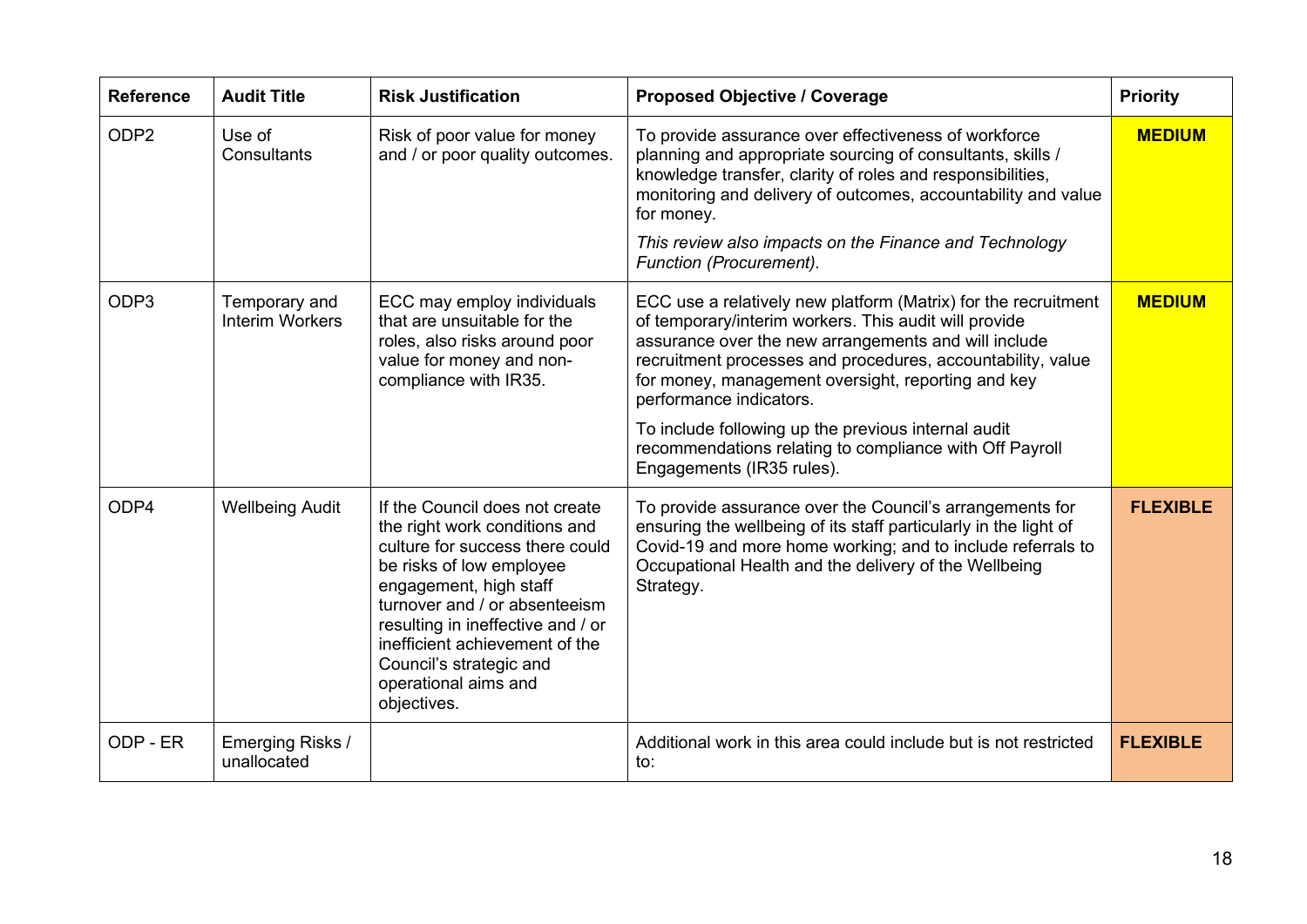| <b>Reference</b>               | <b>Audit Title</b>      | <b>Risk Justification</b>                                                                                                                                                                                                                                                                                                                                                                                                                                                                                                                                                                                                                                                                                                                                                                                                      | <b>Proposed Objective / Coverage</b>                                                                                                                                                                                                                                                                                                                                                                                                                                                                                                                                                                                                                                                                                                  | <b>Priority</b> |
|--------------------------------|-------------------------|--------------------------------------------------------------------------------------------------------------------------------------------------------------------------------------------------------------------------------------------------------------------------------------------------------------------------------------------------------------------------------------------------------------------------------------------------------------------------------------------------------------------------------------------------------------------------------------------------------------------------------------------------------------------------------------------------------------------------------------------------------------------------------------------------------------------------------|---------------------------------------------------------------------------------------------------------------------------------------------------------------------------------------------------------------------------------------------------------------------------------------------------------------------------------------------------------------------------------------------------------------------------------------------------------------------------------------------------------------------------------------------------------------------------------------------------------------------------------------------------------------------------------------------------------------------------------------|-----------------|
|                                |                         |                                                                                                                                                                                                                                                                                                                                                                                                                                                                                                                                                                                                                                                                                                                                                                                                                                | Ways of Working Programme introduced in early<br>$\bullet$<br>2021.                                                                                                                                                                                                                                                                                                                                                                                                                                                                                                                                                                                                                                                                   |                 |
| <b>Place and Public Health</b> |                         |                                                                                                                                                                                                                                                                                                                                                                                                                                                                                                                                                                                                                                                                                                                                                                                                                                |                                                                                                                                                                                                                                                                                                                                                                                                                                                                                                                                                                                                                                                                                                                                       |                 |
| PPH <sub>1</sub>               | Capital<br>Programme    | The Council has indicated,<br>within its budget proposals, an<br>aspiration to invest<br>considerable sums through its<br>capital programme over the<br>next four years in order to<br>deliver a range of schemes to<br>maintain, enhance and deliver<br>new assets, such as<br>investment in Chelmsford's<br>proposed new Beaulieu Park<br>Train Station and the long term<br>solution for the Army and Navy<br>Junction, as well as highways<br>maintenance and providing<br>new school places. Risks<br>include political and ECC<br>reputation, potential fraud,<br>financial (including profile of<br>spend, cost escalation,<br>contingencies, change control),<br>stakeholder management and<br>partnership/third party risks<br>(including due diligence over<br>work carried out meeting the<br>agreed requirements). | To assess whether there are sufficient resources and robust<br>processes to manage costs and delivery of major capital<br>projects to ensure that risks of cost and delivery overruns are<br>promptly identified, communicated, and effectively mitigated.<br>To establish the extent to which we ensure we achieve the<br>right mix of financing for each programme, by maximising<br>external funding, planning obligations (via Section 106<br>Agreements between ECC and developers) and capital<br>receipts to minimise borrowing.<br>To also assess the effectiveness of programme development<br>and project management disciplines and management<br>reporting.<br>Impacts on all Functions including Finance and Technology. | <b>HIGH</b>     |
| <b>GRT</b>                     | Grant<br>Certifications | 6 monthly or annual grant<br>certifications                                                                                                                                                                                                                                                                                                                                                                                                                                                                                                                                                                                                                                                                                                                                                                                    | Interreg - BLUEPRINT<br>Interreg - SPONGE                                                                                                                                                                                                                                                                                                                                                                                                                                                                                                                                                                                                                                                                                             | <b>HIGH</b>     |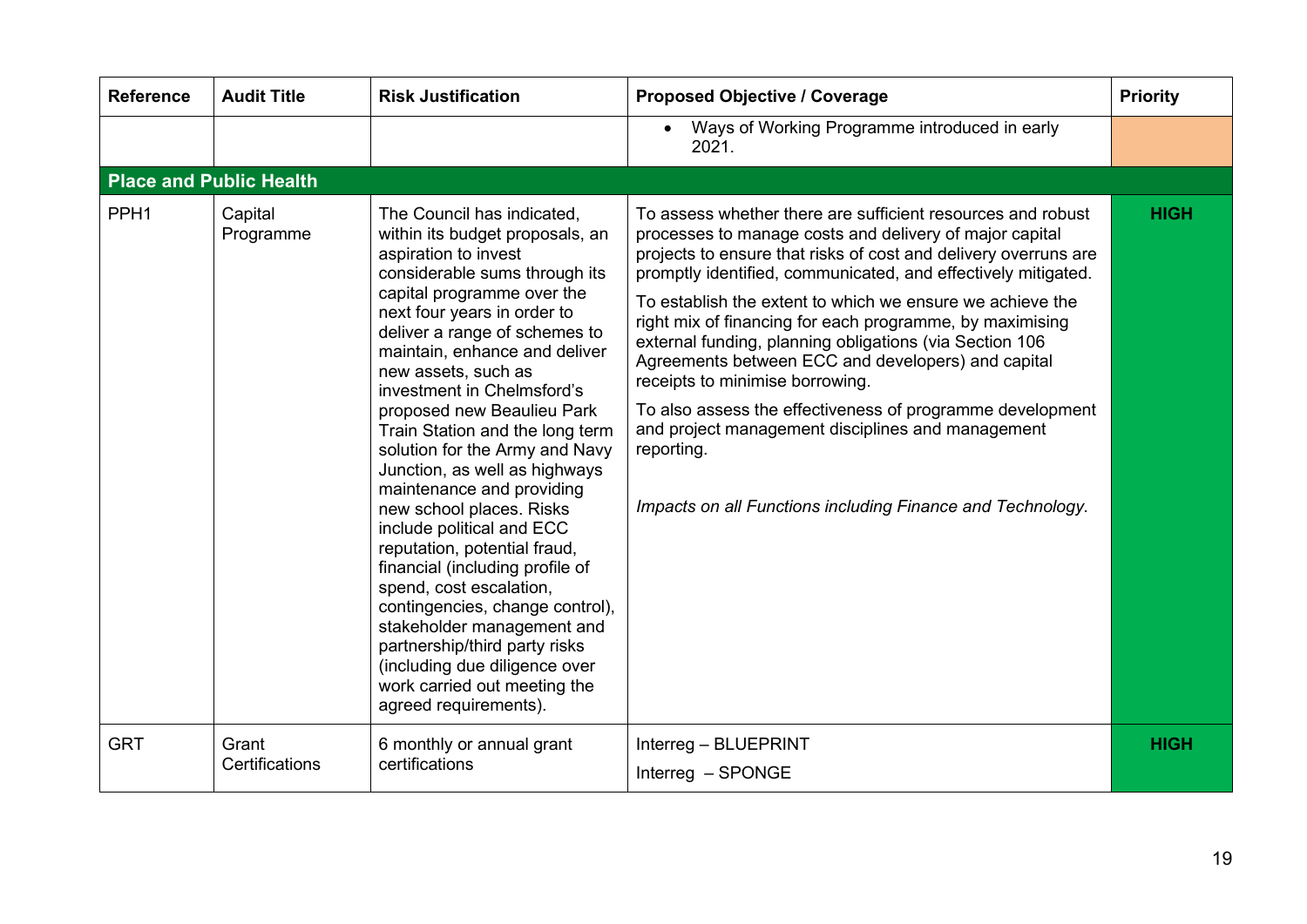| <b>Reference</b> | <b>Audit Title</b>                                                                                        | <b>Risk Justification</b>                                                                                                                                                                                            | <b>Proposed Objective / Coverage</b>                                                                                                                                                                                                                                                                                                                                                                                                                                                                                      | <b>Priority</b> |
|------------------|-----------------------------------------------------------------------------------------------------------|----------------------------------------------------------------------------------------------------------------------------------------------------------------------------------------------------------------------|---------------------------------------------------------------------------------------------------------------------------------------------------------------------------------------------------------------------------------------------------------------------------------------------------------------------------------------------------------------------------------------------------------------------------------------------------------------------------------------------------------------------------|-----------------|
|                  |                                                                                                           |                                                                                                                                                                                                                      | Innovate UK - Solar Powered Forecourt                                                                                                                                                                                                                                                                                                                                                                                                                                                                                     |                 |
|                  |                                                                                                           |                                                                                                                                                                                                                      | Interreg - LECSEA                                                                                                                                                                                                                                                                                                                                                                                                                                                                                                         |                 |
|                  |                                                                                                           |                                                                                                                                                                                                                      | Department for Transport - Integrated Capital Grant                                                                                                                                                                                                                                                                                                                                                                                                                                                                       |                 |
|                  |                                                                                                           |                                                                                                                                                                                                                      | <b>Bus Service Operators Grant (BSOG)</b>                                                                                                                                                                                                                                                                                                                                                                                                                                                                                 |                 |
| PPH <sub>2</sub> | <b>Economic Growth</b><br><b>Investment Fund</b>                                                          | Supporting ongoing economic<br>recovery will be a significant<br>area of focus for the Council<br>over the next financial year.<br>The Fund has associated<br>financial, reputational, legal<br>and political risks. | ECC will be setting the strategy for and rolling out a £100m<br>Economic Growth Investment fund to enable inward<br>investment, new start-ups and growth, whilst seeking to<br>ensure that investments also generate social value for Essex<br>Communities. This will provide assurance over the roll out of<br>the strategy, the allocation of funding and the measurement<br>of outcomes relating to the Fund.                                                                                                          | <b>MEDIUM</b>   |
| PPH <sub>3</sub> | Covid-19 Bus<br><b>Services Support</b><br><b>Grant for Local</b><br>Transport<br>Authorities 2020-<br>21 | Certification required as part of<br>the terms and conditions of<br>funding                                                                                                                                          | ECC has been awarded grant monies to help compensate<br>bus operators for lost revenue, as a result of the fall in<br>passenger numbers, during the Covid -19 outbreak. The<br>grant from the Department for Transport is paid directly to<br>ECC who are then required to administer its distribution. The<br>grant terms and conditions stipulate that appropriate<br>investigations and checks must be undertaken by Internal<br>Audit to ensure that the conditions attached to the grant have<br>been complied with. | <b>HIGH</b>     |
| PPH <sub>4</sub> | Highways<br>Transformation                                                                                | Poor value for money or<br>service standards (including<br>maintenance of our highways<br>network) leading to<br>reputational, legal and / or<br>financial risks.                                                    | The audit will provide assurance over the robustness of the<br>performance management arrangements to ensure quality of<br>services in relation to the Ringway Jacobs Contract which<br>has recently been extended.<br>Where possible we will place reliance on any third party                                                                                                                                                                                                                                           | <b>HIGH</b>     |
|                  |                                                                                                           |                                                                                                                                                                                                                      | assurances undertaking service reviews in this area.                                                                                                                                                                                                                                                                                                                                                                                                                                                                      |                 |
| PPH <sub>5</sub> | <b>Test and Trace</b>                                                                                     | The funding may not be                                                                                                                                                                                               | ECC is to receive £5.7m grant.                                                                                                                                                                                                                                                                                                                                                                                                                                                                                            | <b>HIGH</b>     |
|                  | <b>Service Support</b><br><b>Grant Funding</b><br>Certification                                           | effectively targeted / allocated<br>and spent in according with the<br>funding terms and conditions                                                                                                                  | The grant is part of £300m pledged nationally by the<br>Government. The Council has used the money to develop                                                                                                                                                                                                                                                                                                                                                                                                             |                 |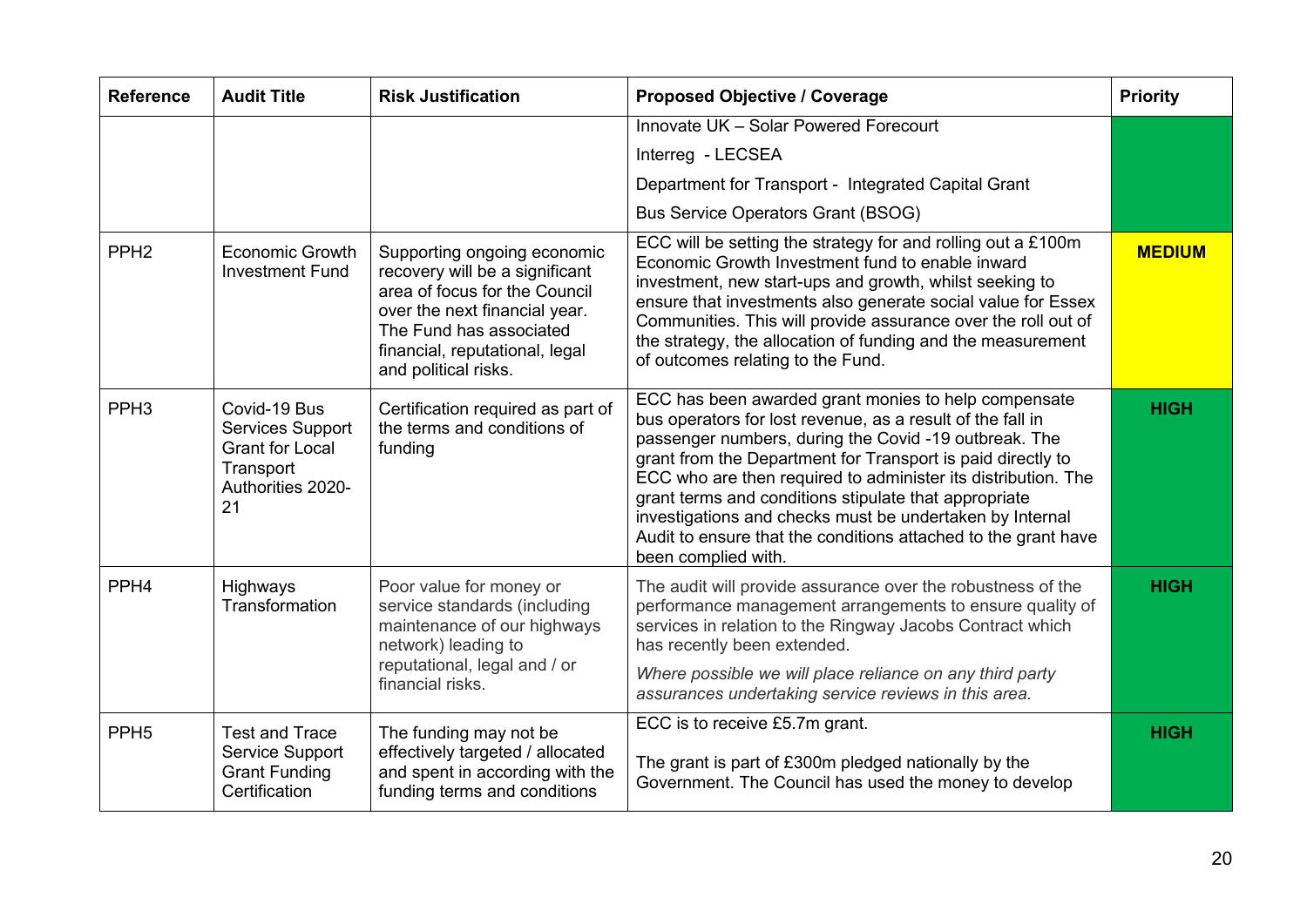| <b>Reference</b> | <b>Audit Title</b>                  | <b>Risk Justification</b>                                                                                                                                                                                                                                | <b>Proposed Objective / Coverage</b>                                                                                                                                                                                                                                                                                                                                                                                                                                                                                                                                                                                                                                                                                                                | <b>Priority</b> |
|------------------|-------------------------------------|----------------------------------------------------------------------------------------------------------------------------------------------------------------------------------------------------------------------------------------------------------|-----------------------------------------------------------------------------------------------------------------------------------------------------------------------------------------------------------------------------------------------------------------------------------------------------------------------------------------------------------------------------------------------------------------------------------------------------------------------------------------------------------------------------------------------------------------------------------------------------------------------------------------------------------------------------------------------------------------------------------------------------|-----------------|
|                  |                                     | which could result in an inability<br>to contain the virus and a threat<br>to human life. Monies could be<br>clawed back.                                                                                                                                | tailored outbreak control plans, working with the NHS Test<br>and Trace service.<br>Councils are expected to ensure testing capacity is deployed<br>effectively to high-risk locations. Internal Audit are required as<br>part of the terms and conditions, to validate the spend.                                                                                                                                                                                                                                                                                                                                                                                                                                                                  |                 |
| PPH <sub>6</sub> | <b>Essex Housing</b>                | As public sector owned in the<br>commercial environment, it<br>faces inherent risks around<br>agility, speed of decision<br>making, value for money, return<br>on investments, financial<br>management, project<br>management and negotiating<br>skills. | Two wholly owned (by ECC and Seax Trading Ltd)<br>companies (limited liability partnerships) are being set up for<br>property development and rentals.<br>To assess whether the governance arrangements (including<br>constitution of the board and executive) are appropriate and<br>proportionate to enable to LLP to operate effectively in its<br>commercial environment and safeguard public money. To<br>consider the management and monitoring arrangements<br>(including KPIs and benchmarking), investment strategy,<br>commercial property/scheme approvals, acquisition,<br>management and disposal. To advise on control design and<br>operating effectiveness of the financial, business planning<br>and risk management arrangements. | <b>HIGH</b>     |
| PPH <sub>7</sub> | <b>Integrated Waste</b><br>Handling | The Programme includes the<br>following workstreams /<br>projects: Strategy Development<br>and Implementation, Contracts<br>and Procurements,<br>Infrastructure Optimisation and<br><b>Business Intelligence</b>                                         | To maintain oversight of the Council's approach to the<br>replacement of the current Integrated Waste Handling<br>Contract.<br>To provide assurance over the Council's responsibilities as<br>the Waste Disposal Authority, to ensure suitable<br>arrangements for the disposal of certain wastes and the<br>provision of recycling centres.<br>Also cross cutting with Finance and Technology for the<br>procurement aspects of the programme.                                                                                                                                                                                                                                                                                                     | <b>HIGH</b>     |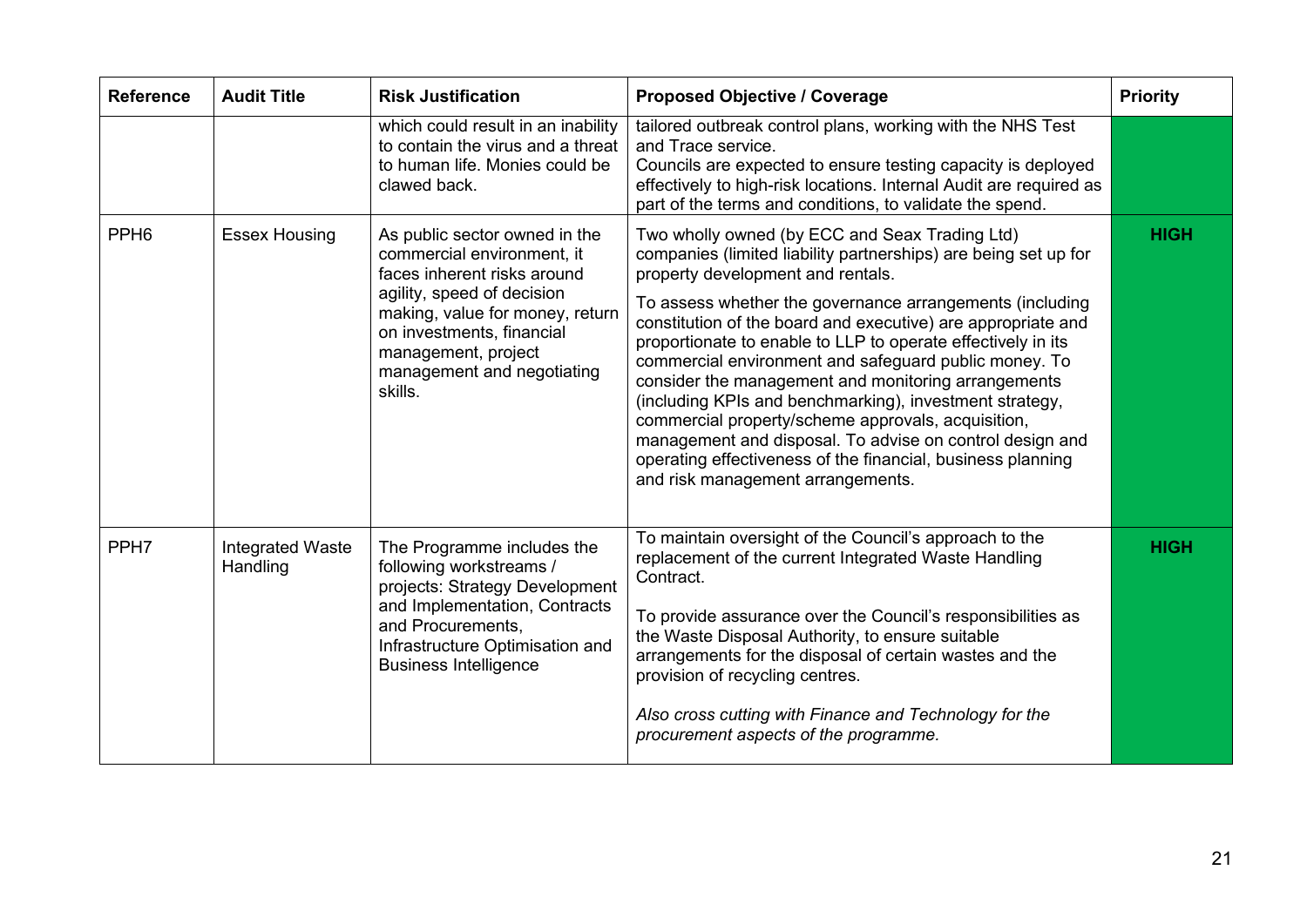| <b>Reference</b> | <b>Audit Title</b>                        | <b>Risk Justification</b>                                                                                                                                                                                                                                                                                                                                                            | <b>Proposed Objective / Coverage</b>                                                                                                                                                                                                                                                                                                                                                                                                                                                                                                                                                                                                                                                                                                                                                                                                                                      | <b>Priority</b> |
|------------------|-------------------------------------------|--------------------------------------------------------------------------------------------------------------------------------------------------------------------------------------------------------------------------------------------------------------------------------------------------------------------------------------------------------------------------------------|---------------------------------------------------------------------------------------------------------------------------------------------------------------------------------------------------------------------------------------------------------------------------------------------------------------------------------------------------------------------------------------------------------------------------------------------------------------------------------------------------------------------------------------------------------------------------------------------------------------------------------------------------------------------------------------------------------------------------------------------------------------------------------------------------------------------------------------------------------------------------|-----------------|
| PPH <sub>8</sub> | Community<br>Volunteering                 | Potential risks around<br>safeguarding, fraud,<br>information governance, health<br>and safety, insurance.<br>Links in with Sustainable and<br>Healthy Communities with the<br>outcome being to transition the<br>Council from service-led to a<br>citizen-led service to improve<br>health and wellbeing with<br>sustainable shared approaches<br>led by communities<br>themselves. | To provide assurance that we are maximising our<br>identification and recruitment of community volunteers, that<br>roles and responsibilities are clear, the risks of safeguarding,<br>fraud, health and safety and information governance are<br>mitigated, that they are mobilised to the right place, that there<br>is appropriate management oversight and a joined up<br>approach across the Council and multi agency; and that we<br>ensure that after the Covid-19 pandemic that those<br>volunteers that want to continue to be involved in community<br>volunteering stay involved. To also potentially look at how our<br>own staff have / are being redeployed and the robustness<br>and effectiveness of that. To include looking at opportunities<br>for volunteers/agencies to feedback and ways in which<br>lessons can be learned to continually improve. | <b>FLEXIBLE</b> |
| PPH <sub>9</sub> | <b>Energy Invoice</b><br><b>Processes</b> |                                                                                                                                                                                                                                                                                                                                                                                      | To follow up on the recommendations arising from the<br>previous Internal Audit review which received Limited<br>Assurance.                                                                                                                                                                                                                                                                                                                                                                                                                                                                                                                                                                                                                                                                                                                                               | <b>MEDIUM</b>   |
| PPH - ER         | Emerging Risks /<br>unallocated           |                                                                                                                                                                                                                                                                                                                                                                                      | Additional work in this area could include but is not restricted<br>to:<br>Park and Ride<br>$\bullet$<br><b>Waste Transformation Programme</b><br>$\bullet$<br>Remodelling of the Army and Navy Roundabout<br><b>Climate Action</b>                                                                                                                                                                                                                                                                                                                                                                                                                                                                                                                                                                                                                                       | <b>FLEXIBLE</b> |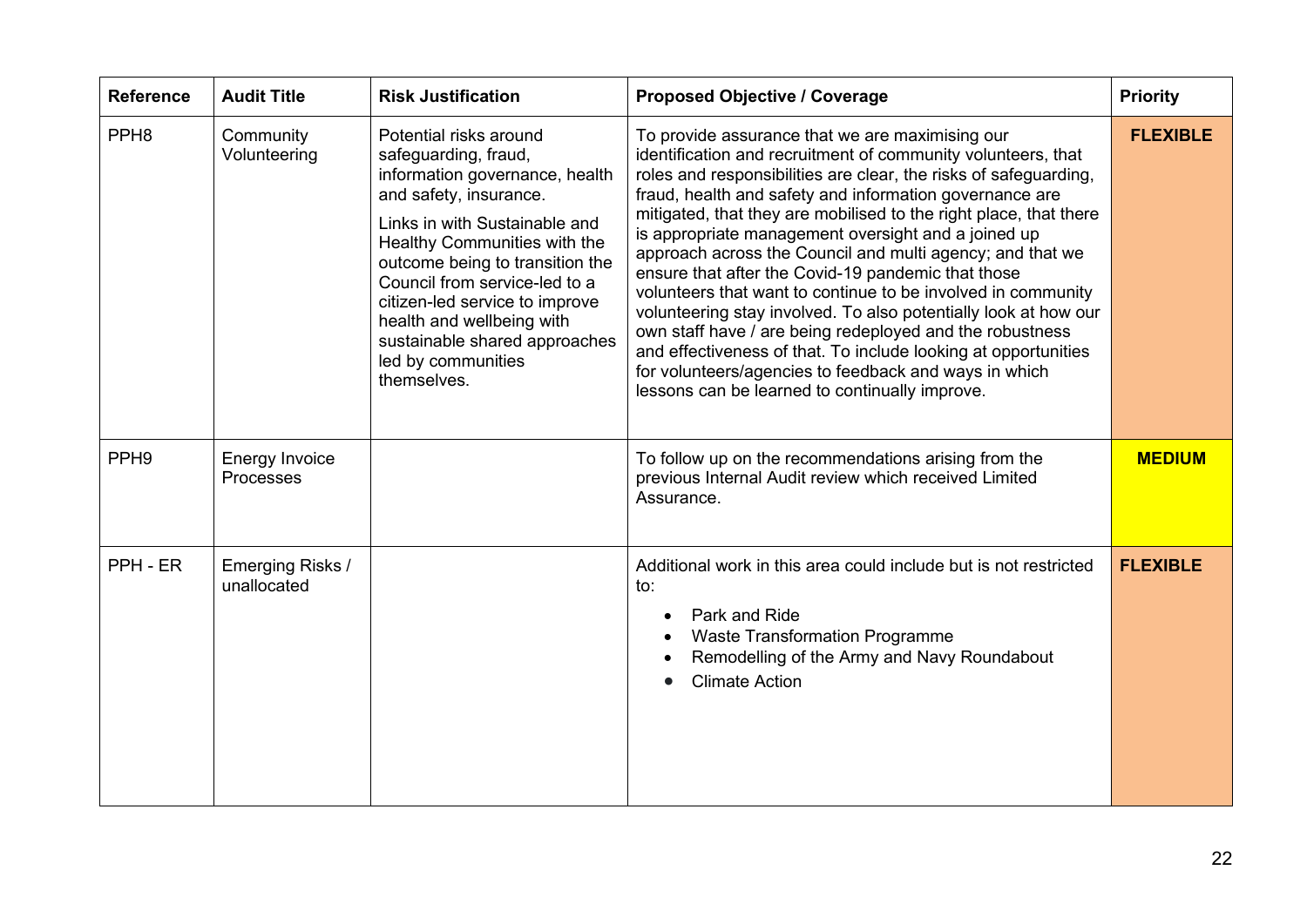| <b>Reference</b>         | <b>Audit Title</b>                      | <b>Risk Justification</b>                                                                                                                                              | <b>Proposed Objective / Coverage</b>                                                                                                                                                                                                                                                                                                                                                                                                                                                                                                                                                             | <b>Priority</b> |
|--------------------------|-----------------------------------------|------------------------------------------------------------------------------------------------------------------------------------------------------------------------|--------------------------------------------------------------------------------------------------------------------------------------------------------------------------------------------------------------------------------------------------------------------------------------------------------------------------------------------------------------------------------------------------------------------------------------------------------------------------------------------------------------------------------------------------------------------------------------------------|-----------------|
| <b>Adult Social Care</b> |                                         |                                                                                                                                                                        |                                                                                                                                                                                                                                                                                                                                                                                                                                                                                                                                                                                                  |                 |
| ASC1                     | <b>Liberty Protection</b><br>Safeguards |                                                                                                                                                                        | Deprivation of Liberty (DoLs) are due to be replaced by<br>Liberty Protection Safeguards (LPS). The target date for<br>implementation (delayed due to Covid-19) is currently 1 April<br>2022. Prior to this, following a 12-week consultation planned<br>for 2021, both a single Mental Capacity Act and LPS Code of<br>Practice, and regulations, will be laid before Parliament and<br>subsequently published. Internal Audit will look to see how<br>risks are being mitigated to ensure training, transition and<br>implementation plans are robust.                                         | <b>MEDIUM</b>   |
| ASC <sub>2</sub>         | Care Technology                         | High risk project being<br>delivered via a third party with<br>material cash benefits attached<br>to it. Reputational, financial and<br>safeguarding risks.            | To provide assurance over the early governance and<br>project/contract management arrangements of the<br>programme and determination and tracking methodology for<br>realisation of benefits. To provide a watching brief and then a<br>health check on implementation is proposed in early 2022.<br>Also impacts on the Finance and Technology Function.                                                                                                                                                                                                                                        | <b>MEDIUM</b>   |
| ASC <sub>3</sub>         | Debt Monitoring<br>and Enforcement      | Risks in this area in relation to<br>the volume and value of debt<br>have increased as a result of<br>Covid-19. Risks include<br>financial, reputational and<br>legal. | To provide assurance over the robustness of the<br>arrangements to identify, record and collect income due to<br>the Council. A 2020/21 audit on Adult Social Care debt (from<br>service users assessed as requiring to contribute towards<br>their care and support) received a Limited Assurance opinion.<br>This audit will include a follow up of those recommendations.<br>The audit will also extend to consider the impact of the level<br>of debt and debt monitoring arising from the new Financial<br>Assessment processes.<br>Also cross cutting with Finance and Technology Function | <b>HIGH</b>     |
| ASC4                     | <b>Better Care Fund</b>                 | ECC may not fulfil its<br>accountable body role and / or                                                                                                               | It is a requirement of the current Section 75 Agreement<br>(between ECC and the 5 Essex Clinical Commissioning                                                                                                                                                                                                                                                                                                                                                                                                                                                                                   | <b>HIGH</b>     |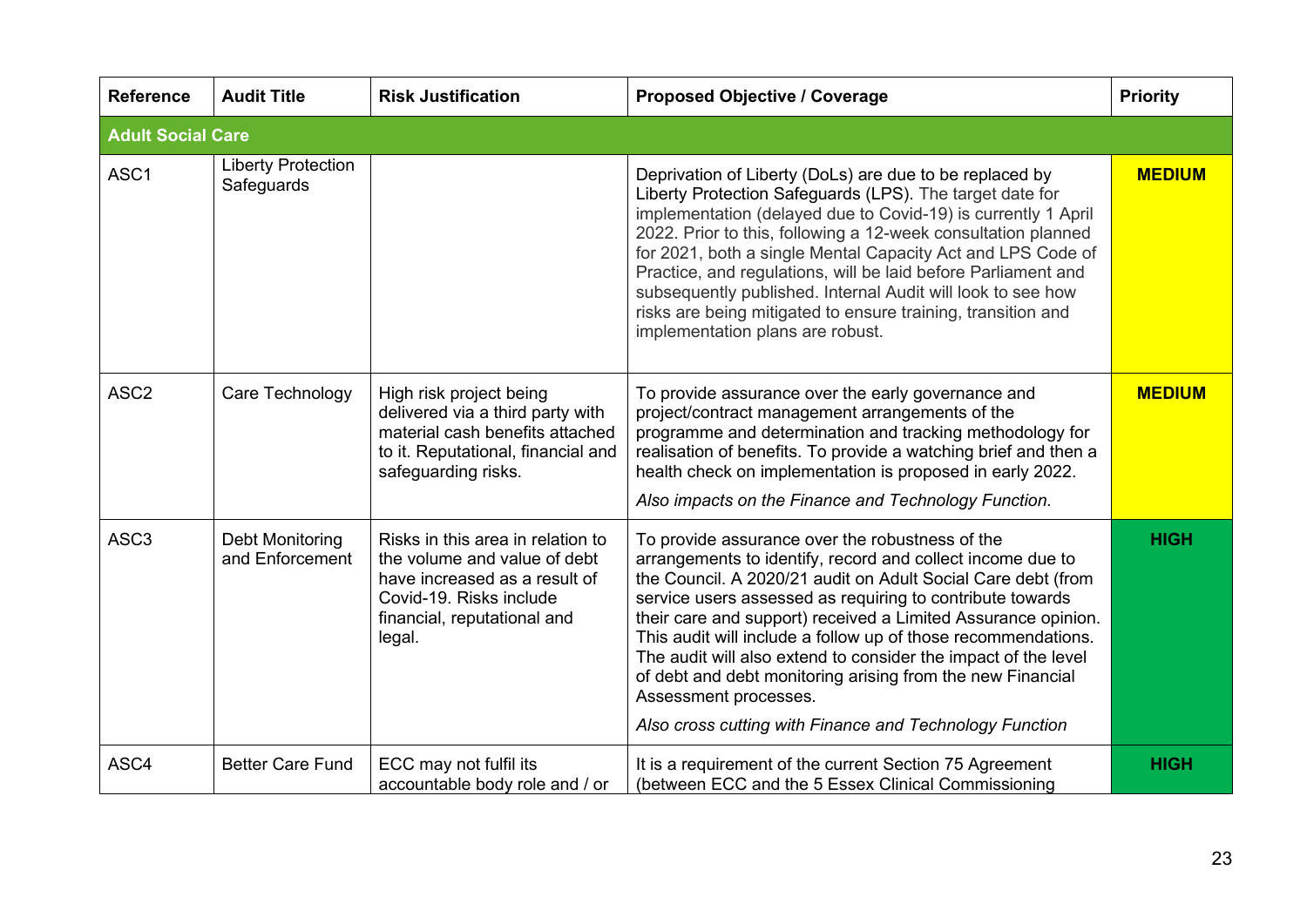| <b>Reference</b>                                                  | <b>Audit Title</b>                                                       | <b>Risk Justification</b>                                                                                                                                                                            | <b>Proposed Objective / Coverage</b>                                                                                                                                                                                                                                                                                                                                                               | <b>Priority</b> |
|-------------------------------------------------------------------|--------------------------------------------------------------------------|------------------------------------------------------------------------------------------------------------------------------------------------------------------------------------------------------|----------------------------------------------------------------------------------------------------------------------------------------------------------------------------------------------------------------------------------------------------------------------------------------------------------------------------------------------------------------------------------------------------|-----------------|
|                                                                   |                                                                          | the Pooled Fund may not be<br>used in accordance with the<br>Fund Conditions, key<br>government targets may be<br>missed resulting in poor<br>outcomes / reputational<br>damage and financial risks. | Groups (CCGs) that the Host Partner (i.e. ECC) shall arrange<br>for an annual audit of the accounts of the Pooled Fund and to<br>certify the annual return.<br>To also provide advice and guidance on the control<br>environment and assurance mechanisms of any proposed<br>new arrangements.                                                                                                     |                 |
| ASC <sub>5</sub>                                                  | <b>Essex Social Care</b><br>Academy                                      | A highly skilled and effectively<br>trained workforce is essential to<br>the delivery of quality services<br>within Adult Social Care and<br>Children, Families and<br>Education                     | To provide assurance that ESCA's activities are aligned to<br>ECC's strategic priorities, professional standards, capability<br>frameworks and codes of conduct and that the Academy<br>supports and delivers practitioners' / the workforce's<br>continuous professional development (CPD) requirements<br>and represents good value for money<br>Note that ESCA is jointly funded by ASC and C&F | <b>MEDIUM</b>   |
| ASC - ER                                                          | Emerging Risks /<br>unallocated                                          | Safeguarding risks, value for<br>money, risks around ensuring<br>appropriate and timely support<br>to vulnerable adults and their<br>carers. Statutory requirements<br>may not be met.               | Additional work in this area could include but is not restricted<br>to:<br><b>Direct Payments Redesign</b><br>$\bullet$<br>Day Opportunities Framework<br>$\bullet$<br><b>Transforming Mental Health</b><br>$\bullet$<br>Management Information and KPIs<br>$\bullet$<br><b>Emerging Integrated Care Systems</b><br>Carers                                                                         |                 |
| <b>Counter Fraud Prevention, Detection and Investigation Plan</b> |                                                                          |                                                                                                                                                                                                      |                                                                                                                                                                                                                                                                                                                                                                                                    |                 |
| <b>Prevention and Detection</b>                                   |                                                                          |                                                                                                                                                                                                      |                                                                                                                                                                                                                                                                                                                                                                                                    |                 |
| <b>Adult Social</b><br>Care<br>Finance and<br>Technology          | <b>Fraud Awareness</b><br>Workshops -<br>programme of<br>fraud awareness | Fraud awareness.                                                                                                                                                                                     | Fraud awareness workshops (virtual). Initial focus on Direct<br>Payment Monitoring Team, Financial Assessment Teams,<br>Pre-Paid Compliance Teams, Procurement, Blue Badge<br>Team, Parking Enforcement Officers etc.                                                                                                                                                                              | <b>MEDIUM</b>   |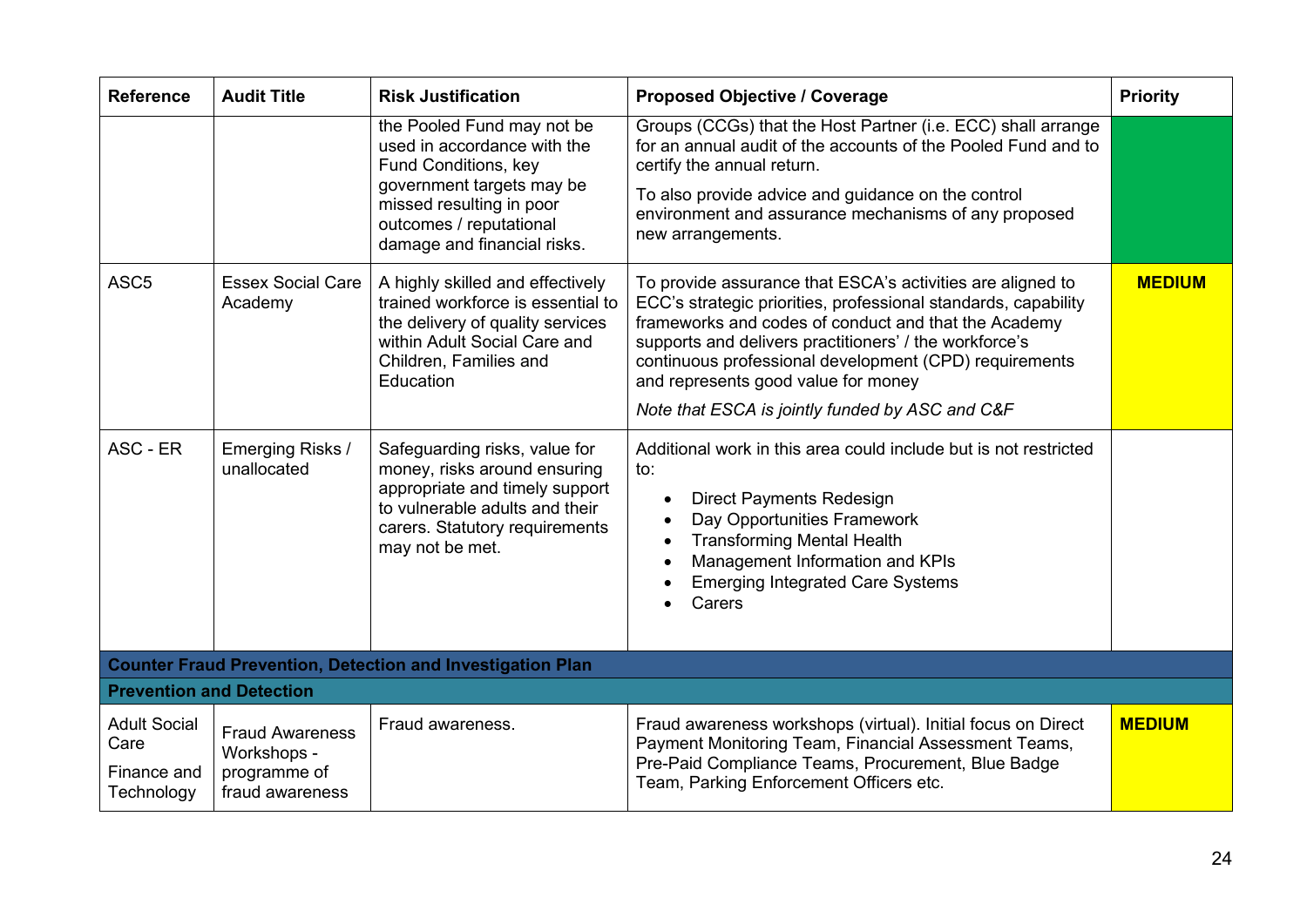| <b>Reference</b> | <b>Audit Title</b>                                                                       | <b>Risk Justification</b>                                                                                                                | <b>Proposed Objective / Coverage</b>                                                                                                                           | <b>Priority</b> |
|------------------|------------------------------------------------------------------------------------------|------------------------------------------------------------------------------------------------------------------------------------------|----------------------------------------------------------------------------------------------------------------------------------------------------------------|-----------------|
|                  | training sessions /<br><b>Fraud Awareness</b><br>Week Comms etc                          |                                                                                                                                          |                                                                                                                                                                |                 |
|                  | <b>Fraud Risk</b><br>Workshops /<br><b>Update Fraud</b><br><b>Risk Register</b>          | Fraud awareness.                                                                                                                         | Annual workshops with service areas to update fraud risk<br>register.                                                                                          | <b>MEDIUM</b>   |
|                  | Attendance at<br><b>Counter Fraud</b><br>Hub meetings<br>(South East Hub<br>& Essex Hub) | Fraud awareness, collaborative<br>working and networking to<br>consider emerging risk areas.                                             | Quarterly meetings. 1/2 day per meeting (as mostly<br>conducted virtually).                                                                                    | <b>FLEXIBLE</b> |
|                  | Annual review of<br>policy & strategy<br>documents                                       | Updating key policies to ensure<br>compliance with any legislative<br>changes.                                                           | Counter Fraud Strategy, Counter Fraud Manual, Anti-Bribery<br>Policy, Money Laundering Policy, Sanction Policy, RIPA<br>Policy, CIPFA Self-Assessment Tool.    | <b>HIGH</b>     |
|                  | <b>CIPFA Tracker</b><br>Survey /<br>Benchmarking<br>Activity                             | Benchmarking against similar<br>authorities.                                                                                             | Annual completion of CIPFA Tracker and Benchmarking Data<br>(with Counter Fraud Hub).                                                                          | <b>FLEXIBLE</b> |
|                  | Review against<br><b>CIPFA Self-</b><br>Assessment tool                                  | Annual re-assessment against<br><b>CIPFA standards to assess</b><br>ECC's position and inform the<br><b>Annual Governance Statement.</b> | Annual re-assessment against CIPFA standards to assess<br>ECC's position and inform the Annual Governance<br>Statement.                                        | <b>FLEXIBLE</b> |
|                  | Pan Essex Data<br>Matching                                                               | Fraud Prevention & Detection.                                                                                                            | Submission of data sets on a monthly basis and investigation<br>of returned matches - estimate of 1 days per month plus<br>attendance at workshops / meetings. | <b>HIGH</b>     |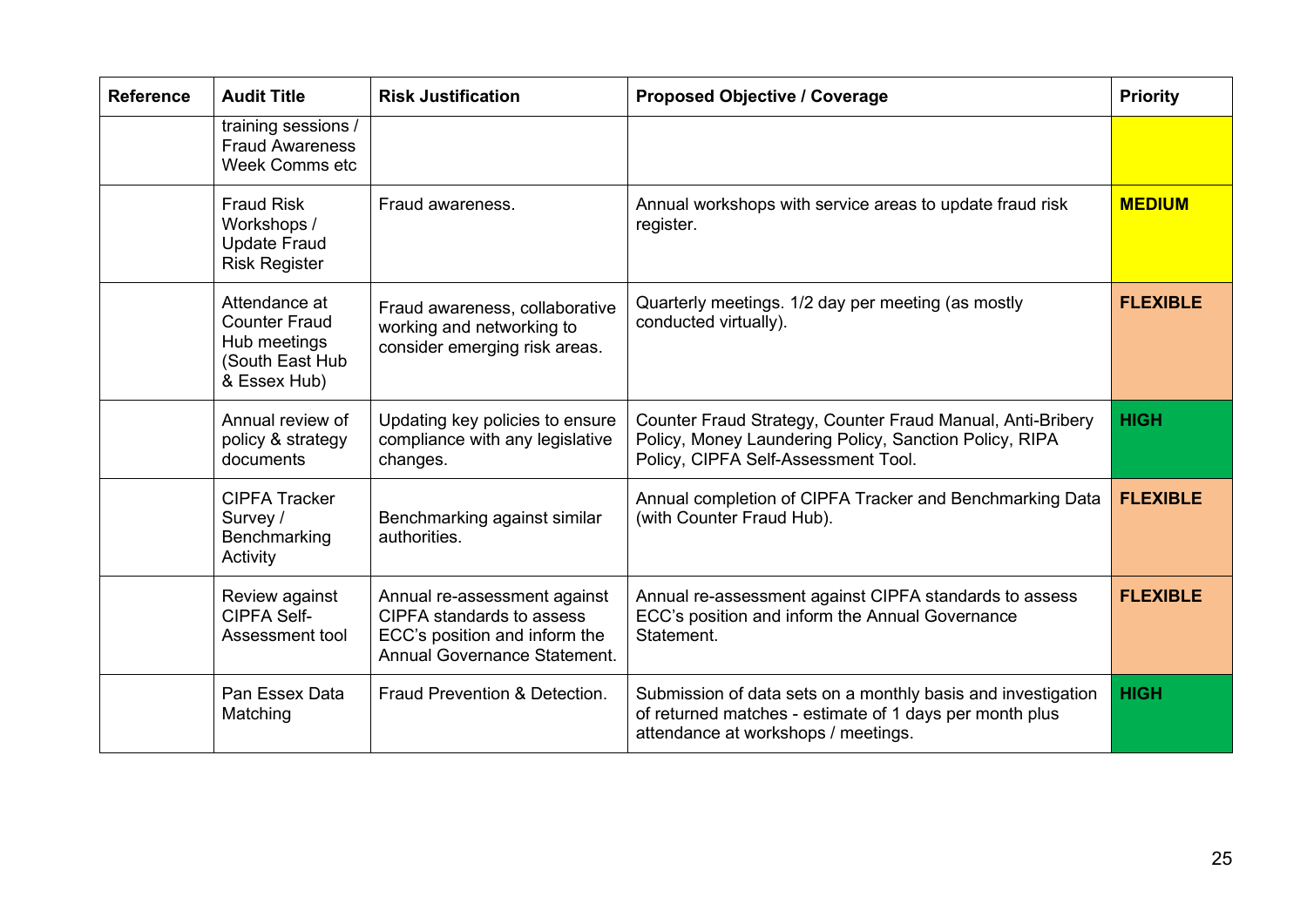| <b>Reference</b>                                                                                                                             | <b>Audit Title</b>                                                                                          | <b>Risk Justification</b>     | <b>Proposed Objective / Coverage</b>                                                                                                                                                                                                                                                                                                                        | <b>Priority</b> |
|----------------------------------------------------------------------------------------------------------------------------------------------|-------------------------------------------------------------------------------------------------------------|-------------------------------|-------------------------------------------------------------------------------------------------------------------------------------------------------------------------------------------------------------------------------------------------------------------------------------------------------------------------------------------------------------|-----------------|
| <b>Adult Social</b><br>Care,<br>Children<br><b>Families and</b><br>Education,<br>Place and<br>Public<br>Health,<br>Finance and<br>Technology | <b>Internal Data</b><br>Matching / Data<br>Analysis                                                         | Fraud Prevention & Detection. | Programme of internal data matching to be developed.<br>Estimated 20 days per quarter to complete matching exercise<br>and investigate matches. Data matching exercise to include<br>quarterly matching for:<br>ASC data<br>Payroll<br>Grant claims and additional funding<br><b>Foster Carers payments</b><br><b>Early Years Funding</b><br>Public Health. | <b>HIGH</b>     |
|                                                                                                                                              | <b>National Fraud</b><br>Initiative (NFI)                                                                   | Fraud Prevention & Detection. | Matches returned during February / March 2021 will be<br>investigated throughout the year. Matches include payroll,<br>pensions, creditors, blue badge, concessionary travel and<br>mortality matches. Investigation will run to autumn 2021 due<br>to volume of matches.                                                                                   | <b>HIGH</b>     |
|                                                                                                                                              | <b>NFI Fraud Hub</b>                                                                                        | Fraud Prevention & Detection. | Involvement in development of potential data matching. Liaise<br>with Midlands hub / CIPFA re social care matches /<br>developments.                                                                                                                                                                                                                        | <b>MEDIUM</b>   |
|                                                                                                                                              | <b>Investigation and Sanction</b>                                                                           |                               |                                                                                                                                                                                                                                                                                                                                                             |                 |
| All<br><b>Functions</b>                                                                                                                      | Investigations -<br>Referrals and<br>Case<br>Investigation<br>(reactive,<br>including advice &<br>guidance) | Investigation.                | Log, prioritise and investigate referrals.                                                                                                                                                                                                                                                                                                                  | <b>HIGH</b>     |
|                                                                                                                                              | <b>Blue Badge</b><br><b>Referrals</b>                                                                       | Investigation.                | Log, prioritise and investigate referrals.                                                                                                                                                                                                                                                                                                                  | <b>FLEXIBLE</b> |